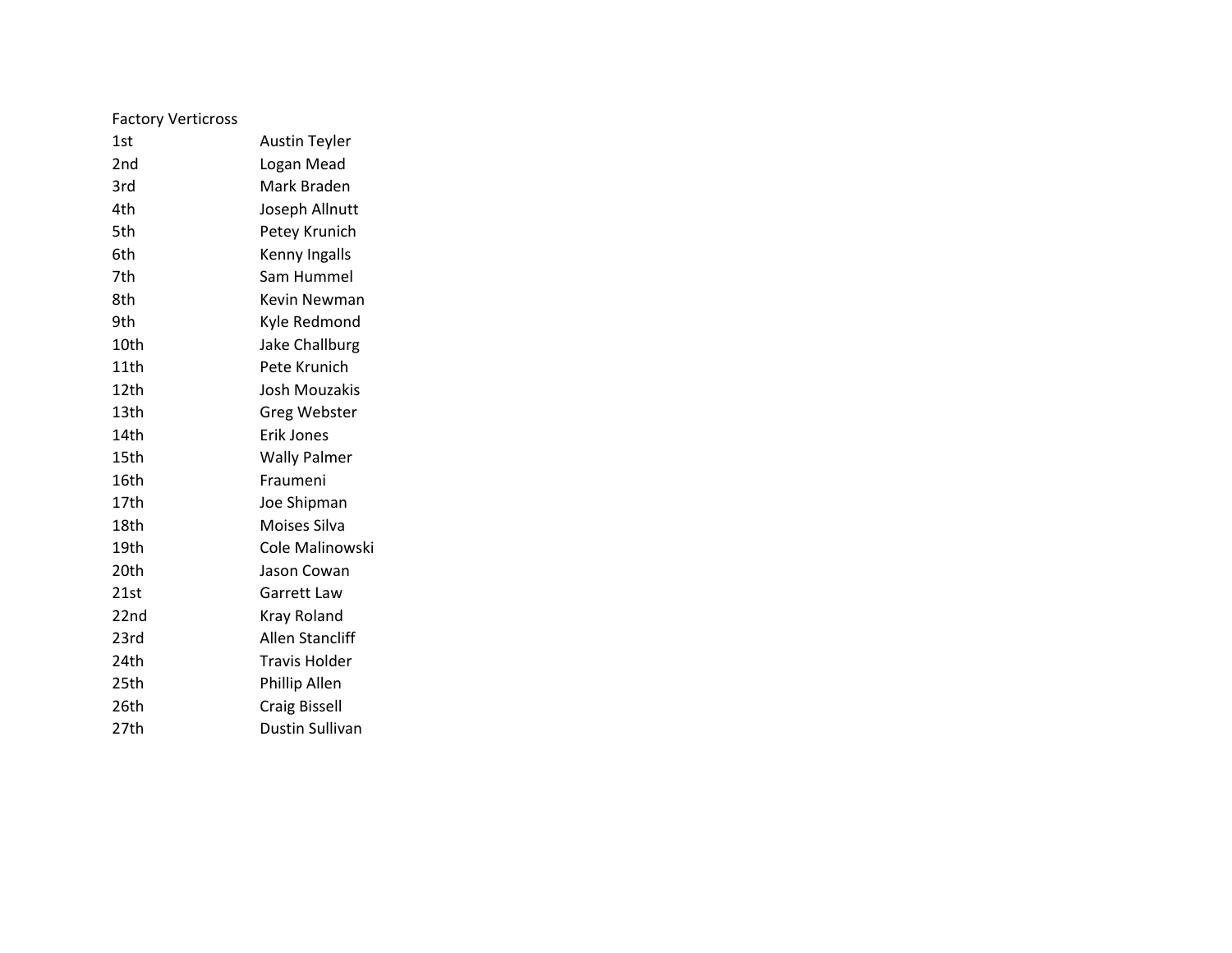## Enduroclimb

| 1st  | Logan Mead            |
|------|-----------------------|
| 2nd  | Joseph Allnutt        |
| 3rd  | Kyle Redmond          |
| 4th  | <b>Austin Teyler</b>  |
| 5th  | <b>Wally Palmer</b>   |
| 6th  | Cole Malinowski       |
| 7th  | Josh Mouzakis         |
| 8th  | Garrett Law           |
| 9th  | Petey Krunich         |
| 10th | Greg Fraumeni         |
| 11th | Phillip Allen         |
| 12th | Kevin Newman          |
| 13th | <b>Connor Nejedly</b> |
| 14th | Travis Holder         |
| 15th | Greg Webster          |
| 16th | Sam Hummel            |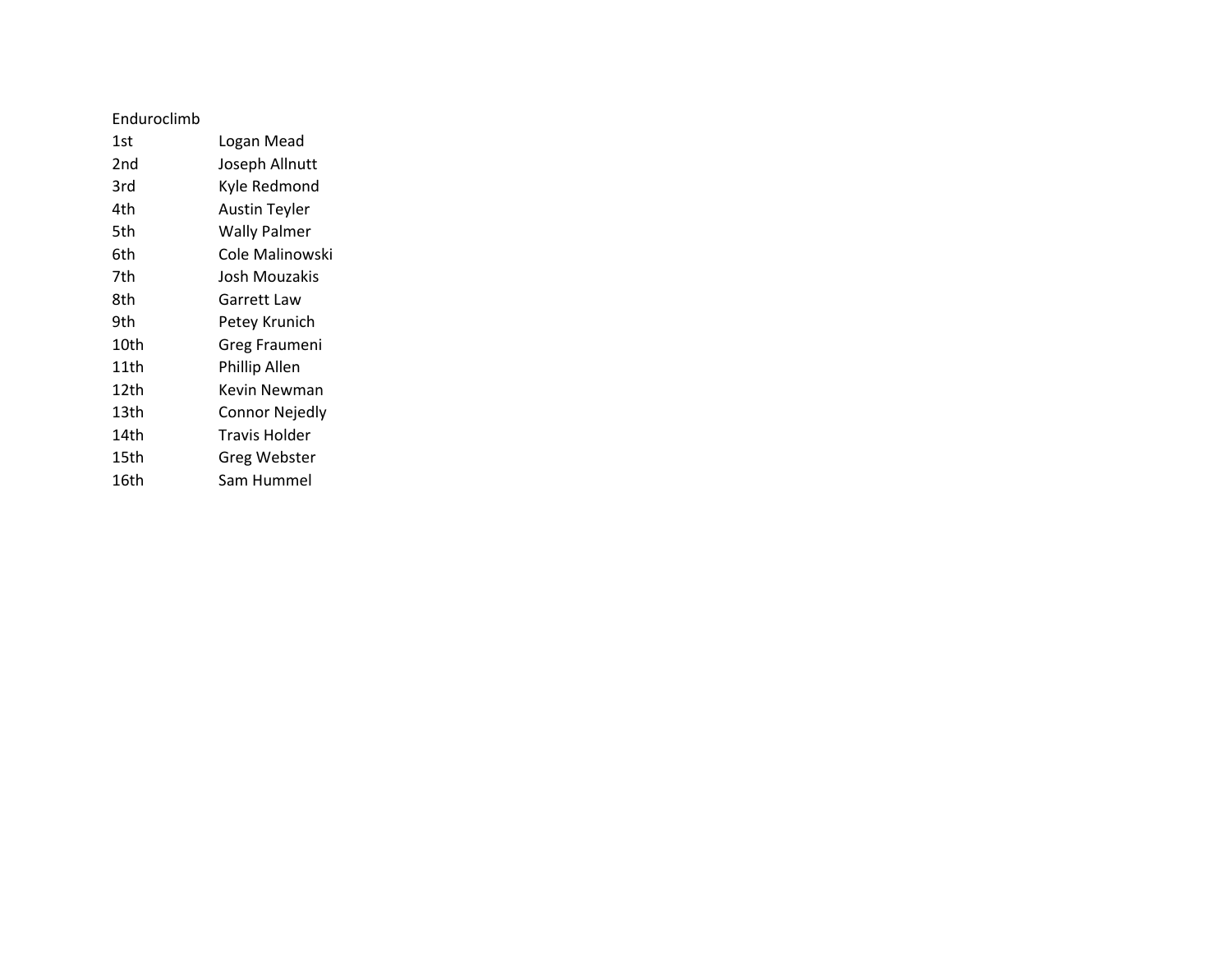|                         | 450 Extended |                       |                        |
|-------------------------|--------------|-----------------------|------------------------|
|                         |              |                       |                        |
|                         |              |                       |                        |
| Place                   | Rider#       | <b>Rider Name</b>     | <b>Final Standings</b> |
| $\mathbf{1}$            |              | Logan Mead            | 12.46 seconds          |
| $\overline{a}$          |              | <b>Kyle Redmond</b>   | 12.82 seconds          |
| $\overline{\mathbf{3}}$ |              | Petey Krunich         | 13.51 seconds          |
| $\ddot{a}$              |              | Josh Mouzakis         | 13.84 seconds          |
| 5                       |              | Casey Curtin          | 14 seconds             |
| 6                       |              | Sammy Hummel          | 14.01 seconds          |
| 7                       |              | Kevin Newman          | 14.05 seconds          |
| 8                       |              | Mark Braden           | 14.36 seconds          |
| 9                       |              | Austin Teyler         | 14.53 seconds          |
| 10                      |              | Joseph Allnutt        | 16.63 seconds          |
| $\overline{11}$         |              | Dan Starlie           | 16.92 seconds          |
| 12                      |              | Kenny Ingalls         | 17.13 seconds          |
| 13                      |              | Tyler Zahn            | 17.34 seconds          |
| 14                      |              | Pete Krunich          | 17.41 seconds          |
| 15                      |              | <b>Ben Elwess</b>     | 17.85 seconds          |
| 16                      |              | <b>Brad Larson</b>    | 18.09 seconds          |
| 17                      |              | Joe Shipman           | 18.1 seconds           |
| 18                      |              | Jason Cowan           | 18.85 seconds          |
| 19                      |              | Dylan Martin          | 19.27 seconds          |
| 20                      |              | Neal Smith            | 19.62 seconds          |
| $\overline{21}$         |              | Dj Gainous            | 627 Ft                 |
| 22                      |              | Jacob Davis           | 525 Ft                 |
| 23                      |              | Kenny Sandal          | 435 Ft                 |
| $^{24}$                 |              | <b>Josh Rogers</b>    | 420 Ft                 |
| 25                      |              | <b>Jake Challburg</b> | 348 Ft                 |
| 26                      |              | Mark Robello II       |                        |
| 27                      |              | Kray Roland           |                        |
| 28                      |              | Lou Narvaez           |                        |
|                         |              |                       |                        |
|                         |              |                       |                        |
|                         |              |                       |                        |
|                         |              |                       |                        |
|                         |              |                       |                        |
|                         |              |                       |                        |
|                         |              |                       |                        |
|                         |              |                       |                        |
|                         |              |                       |                        |
|                         |              |                       |                        |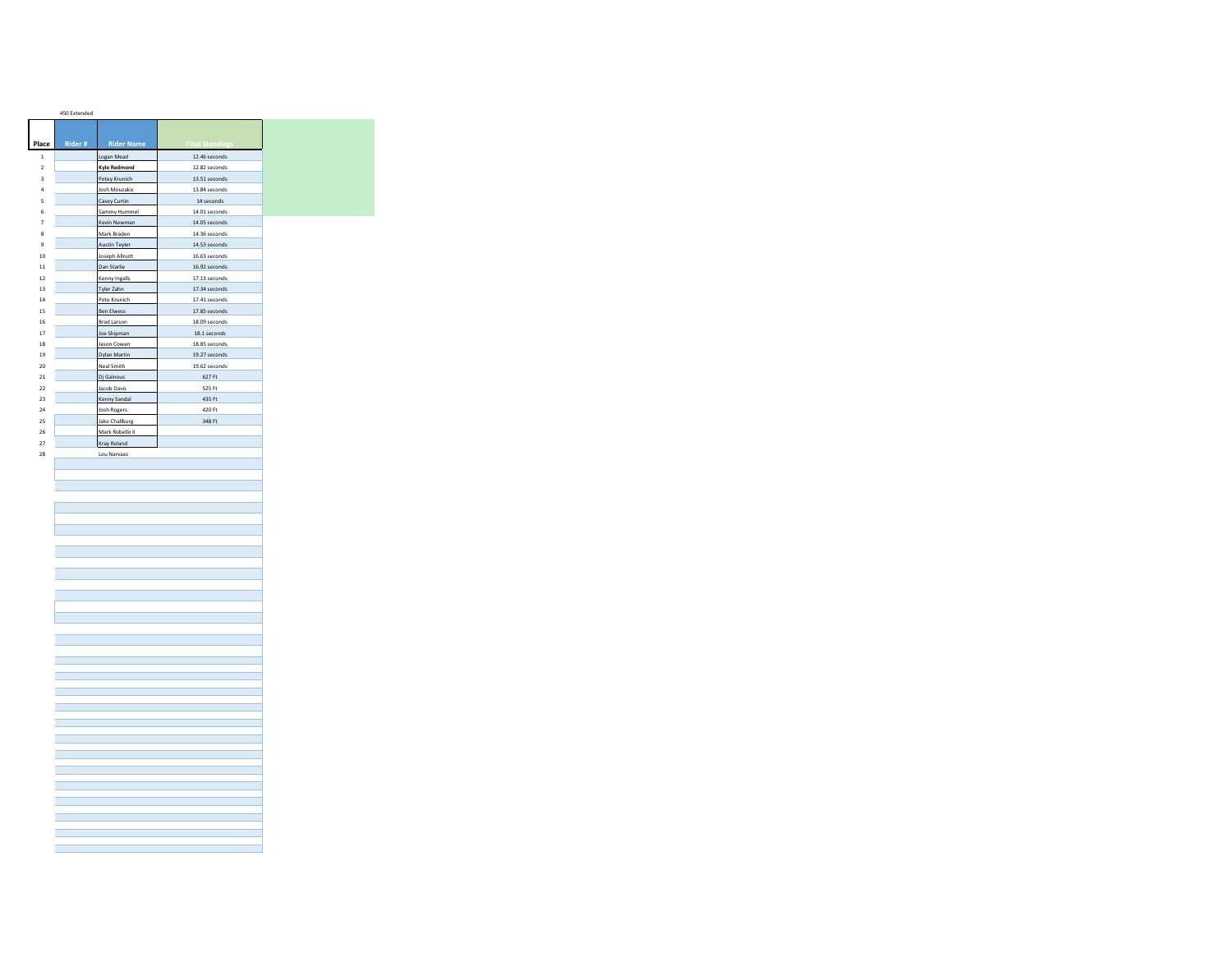|                              |                         |        | 700 Results                      |                      | Race Run 1 |                      | Race Run 2        |                     | <b>Best</b>      |                                       |
|------------------------------|-------------------------|--------|----------------------------------|----------------------|------------|----------------------|-------------------|---------------------|------------------|---------------------------------------|
|                              | Running                 |        |                                  |                      |            |                      |                   |                     |                  |                                       |
| Place                        | Order<br>#              | Rider# | <b>Rider Name</b>                | <b>Footage Run 1</b> | Time Run 1 | <b>Footage Run 2</b> | <b>Time Run 2</b> | <b>Best Footage</b> | <b>Best Time</b> | Column<br>Final Stand<br>$\mathbf{1}$ |
| $\,$ 1 $\,$                  | 18                      |        | Sammy Hummel                     |                      | 14.754     |                      | 13.234            | $\mathbb O$         | 13.234           | 13.234 seconds                        |
| $\sqrt{2}$                   | 39                      |        | Kyle Redmond                     |                      | 17.949     |                      | 14.035            | $\circ$             | 14.035           | 14.035 seconds                        |
| $\mathsf 3$                  | 34                      |        | <b>Austin Teyler</b>             |                      | 14.057     | 450                  |                   | 450                 | 14.057           | $14.057$ seconds                      |
| $\sqrt{4}$                   |                         |        | Kevin Newman                     | 528                  |            |                      | 14.18             | 528                 | 14.18            | 14.18 seconds                         |
| $\overline{\mathbf{5}}$      | $\mathfrak{a}$          |        | Logan Mead                       |                      | 16.5       |                      | 14.544            | $\mathbf 0$         | 14.544           | 14,544 seconds                        |
| $\mathsf{6}$                 | $\bf{21}$               |        | Casey Curtin                     |                      | 15.386     | 387                  |                   | 387                 | 15.386           | 15.386 seconds                        |
| $\overline{z}$               | 30 <sup>2</sup>         |        | Mark Braden                      |                      | 16.301     | 618                  |                   | 618                 | 16.301           | 16.301 seconds                        |
| $\bf 8$                      | $20\,$                  |        | Petey Krunich                    | 417                  | 16.54      |                      | 17.299            | $\mathbf 0$<br>417  | 16.54            | 16.54 seconds                         |
| $\overline{9}$<br>${\bf 10}$ | $\,$ 6<br>$26\,$        |        | Dylan Martin<br>Joe Shipman      |                      | 16.75      |                      | 16.615<br>16.64   | $\mathbf 0$         | 16.615<br>16.64  | 16.615 seconds<br>16.64 seconds       |
| $11\,$                       | 33                      |        | Connor Nejedly                   |                      | 16,654     |                      | 19.299            | $\circ$             | 16,654           | 16.654 seconds                        |
| $12\,$                       | 31                      |        | hillip Allen                     |                      | 16.84      | 282                  |                   | 282                 | 16.84            | 16.84 seconds                         |
| $13\,$                       | 22                      |        | Josh Mouzakis                    |                      | 17.218     |                      | 17.288            | $\circ$             | 17.218           | 17.218 seconds                        |
| $\bf{14}$                    | 35                      |        | <b>Greg Webster</b>              |                      | 17.664     | $42\,$               |                   | $42\,$              | 17.664           | 17.664 seconds                        |
| 15                           | 40                      |        | <b>Wally Palmer</b>              |                      | 18.654     |                      | 22.48             | $\circ$             | 18,654           | 18.654 seconds                        |
| ${\bf 16}$                   | 15                      |        | Joseph Allnutt                   | 465                  |            |                      | 18.704            | 465                 | 18.704           | 18.704 seconds                        |
| $17\,$                       | 14                      |        | <b>Richard Villar</b>            |                      | 18.955     | 501                  |                   | 501                 | 18.955           | 18.955 seconds                        |
| $^{\rm 18}$                  | 29                      |        | <b>Bailey Dillard</b>            |                      | 20.592     | 201                  |                   | 201                 | 20.592           | 20.592 seconds                        |
| 19<br>${\bf 20}$             | $\mathbf{1}$<br>$13\,$  |        | Pete Krunich<br>Ben Elwess       | 537<br>174           |            |                      | 20.89<br>21.083   | 537<br>174          | 20.89<br>21.083  | 20.89 seconds<br>$21.083$ seconds     |
| $21\,$                       | 12                      |        | Jason Cowan                      | 402                  |            |                      | 21.728            | 402                 | 21,728           | 21.728 seconds                        |
| $22\,$                       | $\,$ 7                  |        | Kevin Porter                     | $417\,$              |            |                      | 21.92             | 417                 | 21.92            | 21.92 seconds                         |
| $23\,$                       | 32                      |        | <b>Brad Larson</b>               |                      | 22.093     | 462                  |                   | 462                 | 22.093           | 22.093 seconds                        |
| $\bf{24}$                    | $\sqrt{2}$              |        | Neal Smith                       |                      | 23.348     | 492                  |                   | 492                 | 23.348           | 23.348 seconds                        |
| 25                           | 24                      |        | Kelly Edward                     |                      | 24.941     | 630                  |                   | 630                 | 24.941           | 24.941 seconds                        |
| $26\,$                       | 38                      |        | DJ Gannis                        | 489                  |            | 519                  |                   | 519                 | NA               | 519 Ft                                |
| $27\,$                       | 25                      |        | Kenny Ingalls                    | 468                  |            | 240                  |                   | 468                 | <b>NA</b>        | 468 Ft                                |
| ${\bf 28}$                   | 10                      |        | Matthew Garrety                  | 258                  |            | 459                  |                   | 459                 | NA               | 459 Ft                                |
| $29\,$<br>30                 | $11\,$<br>16            |        | Jacob Botelho<br>Mark Robello II | 288<br>450           |            | 450<br>372           |                   | 450 NA<br>450 NA    |                  | 450 Ft<br>450 Ft                      |
| 31                           | $\overline{\mathbf{3}}$ |        | Kray Roland                      | 426                  |            | 294                  |                   | 426 NA              |                  | 426 Ft                                |
| $_{\rm 32}$                  | 28                      |        | Lou Naravaez                     | 426                  |            | $318\,$              |                   | 426 NA              |                  | 426 Ft                                |
| 33                           | 23                      |        | Dustin Sullivan                  | 261                  |            | 396                  |                   | 396 NA              |                  | 396 Ft                                |
| $_{\rm 34}$                  | 36                      |        | <b>Tim Florez</b>                | 282                  |            | 390                  |                   |                     | 390 NA           | 390 Ft                                |
| 35                           | 37                      |        | Josh Rogers                      | 384                  |            | 309                  |                   | 384 NA              |                  | 384 Ft                                |
| $36\,$                       | $17\,$                  |        | Ron Lohman                       | 195                  |            | 300                  |                   | 300 NA              |                  | 300 Ft                                |
| 37                           | 8                       |        | MikeNorton                       | 285                  |            | 291                  |                   | 291 NA              |                  | 291 Ft                                |
| 38                           | 19                      |        | Andy Fountain                    | 243                  |            | 288                  |                   | 288 NA              |                  | 288 Ft                                |
|                              |                         |        |                                  |                      |            |                      |                   |                     |                  |                                       |
|                              |                         |        |                                  |                      |            |                      |                   |                     |                  |                                       |
|                              |                         |        |                                  |                      |            |                      |                   |                     |                  |                                       |
|                              |                         |        |                                  |                      |            |                      |                   |                     |                  |                                       |
|                              |                         |        |                                  |                      |            |                      |                   |                     |                  |                                       |
|                              |                         |        |                                  |                      |            |                      |                   |                     |                  |                                       |
|                              |                         |        |                                  |                      |            |                      |                   |                     |                  |                                       |
|                              |                         |        |                                  |                      |            |                      |                   |                     |                  |                                       |
|                              |                         |        |                                  |                      |            |                      |                   |                     |                  |                                       |
|                              |                         |        |                                  |                      |            |                      |                   |                     |                  |                                       |
|                              |                         |        |                                  |                      |            |                      |                   |                     |                  |                                       |
|                              |                         |        |                                  |                      |            |                      |                   |                     |                  |                                       |
|                              |                         |        |                                  |                      |            |                      |                   |                     |                  |                                       |
|                              |                         |        |                                  |                      |            |                      |                   |                     |                  |                                       |
|                              |                         |        |                                  |                      |            |                      |                   |                     |                  |                                       |
|                              |                         |        |                                  |                      |            |                      |                   |                     |                  |                                       |
|                              |                         |        |                                  |                      |            |                      |                   |                     |                  |                                       |
|                              |                         |        |                                  |                      |            |                      |                   |                     |                  |                                       |
|                              |                         |        |                                  |                      |            |                      |                   |                     |                  |                                       |
|                              |                         |        |                                  |                      |            |                      |                   |                     |                  |                                       |
|                              |                         |        |                                  |                      |            |                      |                   |                     |                  |                                       |
|                              |                         |        |                                  |                      |            |                      |                   |                     |                  |                                       |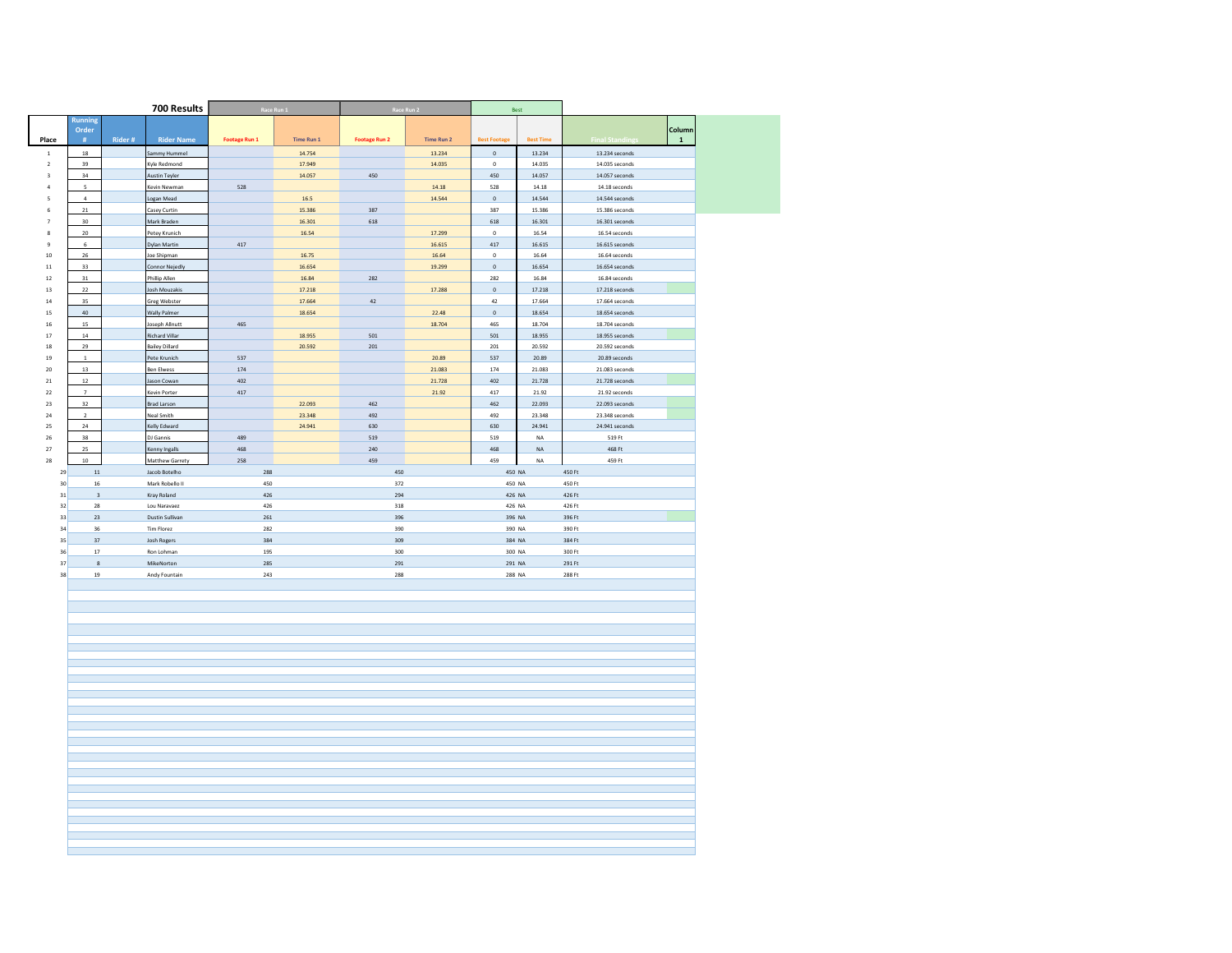|                |         | <b>Open Results</b>          |                                |
|----------------|---------|------------------------------|--------------------------------|
|                |         |                              |                                |
| Place          | Column1 | <b>Rider Name</b>            | <b>Final Standings</b>         |
| $\mathbf{1}$   |         |                              |                                |
|                |         | Joe Shipman                  | 12.165 seconds                 |
| $\mathbf 2$    |         | Logan Mead                   | 12.7 seconds                   |
| 3              |         | Kevin Newman                 | 14.44 seconds                  |
| 4              |         | Dylan Martin                 | 14.52 seconds<br>14.59 seconds |
| 5<br>6         |         | Joseph Allnutt               | 14.71 seconds                  |
| $\overline{7}$ |         | Petey Krunich JR             | 14.83 seconds                  |
| 8              |         | Casey Curtin<br>Sammy Hummel | 14.976 seconds                 |
| 9              |         | Mark Braden                  | 15,284 seconds                 |
| 10             |         | Dan Starlie                  | 15.945 seconds                 |
| 11             |         | <b>Austin Teyler</b>         | 16.004 seconds                 |
| 12             |         | Todd teyler                  | 16.353 seconds                 |
| 13             |         | Josh Mouzakis                | 16.824 seconds                 |
| 14             |         | Pete Krunich                 | 16.993 seconds                 |
| 15             |         | Jason Cowan                  | 18.495 seconds                 |
| 16             |         | <b>Bailey Dillard</b>        | 19.074 seconds                 |
| 17             |         | Walli Palmer                 | 19.13 seconds                  |
| 18             |         | <b>Ben Elwess</b>            | 19.132 seconds                 |
| 19             |         | <b>Connor Nejedly</b>        | 19.94 seconds                  |
| 20             |         | Tyler Zahn                   | 20.246 seconds                 |
| 21             |         | Kevin Porter                 | 24.576 seconds                 |
| 22             |         | Lou Narvaez                  | 25.41 seconds                  |
| 23             |         | Erik Shaffer                 | 627 Ft                         |
| 24             |         | <b>Greg Webster</b>          | 618 Ft                         |
| 25             |         | Patrick Johnson              | 618 Ft                         |
| 27             |         | Matthew Garetty              | 447 Ft                         |
| 28             |         | Dustin Osborn                | 399 Ft                         |
| 29             |         | Kevin Boggan                 | 387 Ft                         |
| 30<br>31       |         | Jacob Davis<br>Andy Fountain | 297 Ft<br>261 Ft               |
|                |         |                              |                                |
|                |         |                              |                                |
|                |         |                              |                                |
|                |         |                              |                                |
|                |         |                              |                                |
|                |         |                              |                                |
|                |         |                              |                                |
|                |         |                              |                                |
|                |         |                              |                                |
|                |         |                              |                                |
|                |         |                              |                                |
|                |         |                              |                                |
|                |         |                              |                                |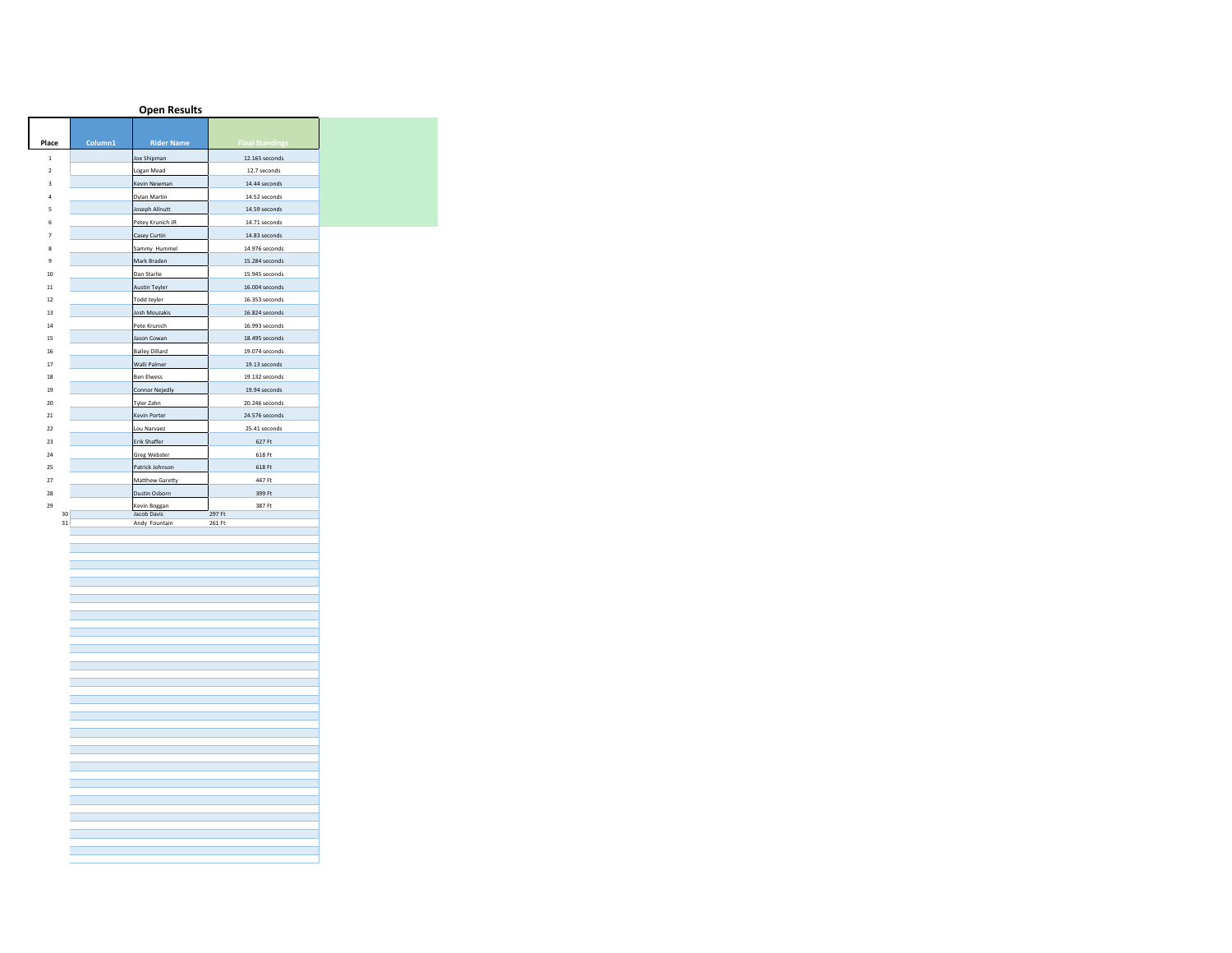| Flamingo 500 |                         | Race Run 1 |             | <b>Race Run 2</b> |             | <b>Best</b> |                  |                        |
|--------------|-------------------------|------------|-------------|-------------------|-------------|-------------|------------------|------------------------|
|              |                         | Footage    | <b>Time</b> | Footage           | <b>Time</b> | <b>Best</b> |                  |                        |
| Rider#       | <b>Rider Name</b>       | Run 1      | Run 1       | Run 2             | Run 2       | Footage     | <b>Best Time</b> | <b>Final Standings</b> |
|              | Joe Maples              |            | 20.37       |                   |             | 0           | 20.37            | 20.37                  |
|              | <b>Ben Seirs</b>        | 318        |             | 381               |             | 381         |                  | 381                    |
|              | Gabe Gaspar             | 333        |             | 225               |             | 333         |                  | 333                    |
|              | <b>Brian Oleary</b>     | 303        |             | 276               |             | 303         |                  | 303                    |
|              | <b>Wyatt Harrington</b> | 255        |             | 273               |             | 273         |                  | 273                    |
|              | <b>Adriana Maples</b>   | 237        |             | 237               |             | 237         |                  | 237                    |
|              | <b>Henry Hutchins</b>   | 207        |             | 225               |             | 225         |                  | 225                    |
|              | Kaeson Shipman          | 171        |             | 201               |             | 201         |                  | 201                    |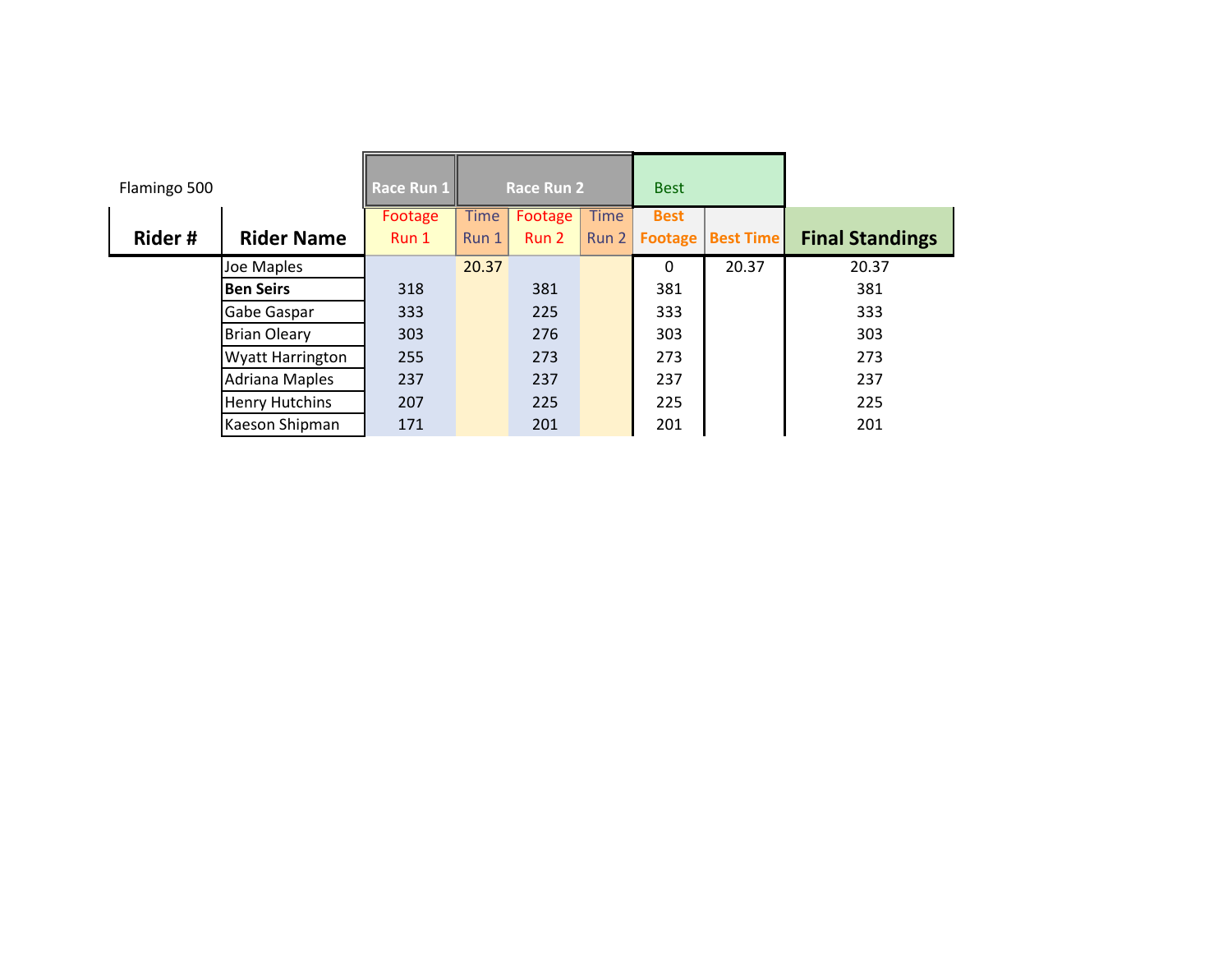|                         |         |        | King of the Hill      |                      | Race Run 1 |                       | Race Run 2 |                     | Best             |                        |  |
|-------------------------|---------|--------|-----------------------|----------------------|------------|-----------------------|------------|---------------------|------------------|------------------------|--|
|                         | Running |        |                       |                      |            |                       |            |                     |                  |                        |  |
|                         | Order   |        |                       |                      |            |                       |            |                     |                  |                        |  |
| Place                   | #       | Rider# | <b>Rider Name</b>     | <b>Footage Run 2</b> | Time Run 1 | <b>Footage Run 22</b> | Time Run 2 | <b>Best Footage</b> | <b>Best Time</b> | <b>Final Standings</b> |  |
| $\overline{\mathbf{1}}$ |         |        | <b>Logan Mead</b>     |                      | 13.01      |                       | 11.94      | $\mathbb O$         | 11.94            | 11.94 seconds          |  |
| $\mathbf{2}$            |         |        | <b>Joseph Allnutt</b> |                      | 15.18      |                       | 12.26      | $\mathbf 0$         | 12.26            | 12.26 seconds          |  |
| $\mathsf 3$             |         |        | <b>Petey Krunich</b>  |                      | 12.64      |                       |            | $\mathbf 0$         | 12.64            | $12.64$ seconds        |  |
| $\sqrt{4}$              |         |        | <b>Joe Shipman</b>    |                      | 16.59      |                       | 13.85      | $\mathbf 0$         | 13.85            | 13.85 seconds          |  |
| ${\mathsf 5}$           |         |        | <b>Dylan Martin</b>   |                      | 14.06      |                       |            | $\mathbf 0$         | 14.06            | $14.06$ seconds        |  |
| $\,$ 6 $\,$             |         |        | <b>Kevin Newman</b>   |                      | 17.96      |                       | 15.82      | $\overline{0}$      | 15.82            | 15.82 seconds          |  |
|                         |         |        |                       |                      |            |                       |            |                     |                  |                        |  |
|                         |         |        |                       |                      |            |                       |            |                     |                  |                        |  |
|                         |         |        |                       |                      |            |                       |            |                     |                  |                        |  |
|                         |         |        |                       |                      |            |                       |            |                     |                  |                        |  |
|                         |         |        |                       |                      |            |                       |            |                     |                  |                        |  |
|                         |         |        |                       |                      |            |                       |            |                     |                  |                        |  |
|                         |         |        |                       |                      |            |                       |            |                     |                  |                        |  |
|                         |         |        |                       |                      |            |                       |            |                     |                  |                        |  |
|                         |         |        |                       |                      |            |                       |            |                     |                  |                        |  |
|                         |         |        |                       |                      |            |                       |            |                     |                  |                        |  |
|                         |         |        |                       |                      |            |                       |            |                     |                  |                        |  |
|                         |         |        |                       |                      |            |                       |            |                     |                  |                        |  |
|                         |         |        |                       |                      |            |                       |            |                     |                  |                        |  |
|                         |         |        |                       |                      |            |                       |            |                     |                  |                        |  |
|                         |         |        |                       |                      |            |                       |            |                     |                  |                        |  |
|                         |         |        |                       |                      |            |                       |            |                     |                  |                        |  |
|                         |         |        |                       |                      |            |                       |            |                     |                  |                        |  |
|                         |         |        |                       |                      |            |                       |            |                     |                  |                        |  |
|                         |         |        |                       |                      |            |                       |            |                     |                  |                        |  |
|                         |         |        |                       |                      |            |                       |            |                     |                  |                        |  |
|                         |         |        |                       |                      |            |                       |            |                     |                  |                        |  |
|                         |         |        |                       |                      |            |                       |            |                     |                  |                        |  |
|                         |         |        |                       |                      |            |                       |            |                     |                  |                        |  |
|                         |         |        |                       |                      |            |                       |            |                     |                  |                        |  |
|                         |         |        |                       |                      |            |                       |            |                     |                  |                        |  |
|                         |         |        |                       |                      |            |                       |            |                     |                  |                        |  |
|                         |         |        |                       |                      |            |                       |            |                     |                  |                        |  |
|                         |         |        |                       |                      |            |                       |            |                     |                  |                        |  |
|                         |         |        |                       |                      |            |                       |            |                     |                  |                        |  |
|                         |         |        |                       |                      |            |                       |            |                     |                  |                        |  |
|                         |         |        |                       |                      |            |                       |            |                     |                  |                        |  |
|                         |         |        |                       |                      |            |                       |            |                     |                  |                        |  |
|                         |         |        |                       |                      |            |                       |            |                     |                  |                        |  |
|                         |         |        |                       |                      |            |                       |            |                     |                  |                        |  |
|                         |         |        |                       |                      |            |                       |            |                     |                  |                        |  |
|                         |         |        |                       |                      |            |                       |            |                     |                  |                        |  |
|                         |         |        |                       |                      |            |                       |            |                     |                  |                        |  |
|                         |         |        |                       |                      |            |                       |            |                     |                  |                        |  |
|                         |         |        |                       |                      |            |                       |            |                     |                  |                        |  |
|                         |         |        |                       |                      |            |                       |            |                     |                  |                        |  |
|                         |         |        |                       |                      |            |                       |            |                     |                  |                        |  |
|                         |         |        |                       |                      |            |                       |            |                     |                  |                        |  |
|                         |         |        |                       |                      |            |                       |            |                     |                  |                        |  |
|                         |         |        |                       |                      |            |                       |            |                     |                  |                        |  |
|                         |         |        |                       |                      |            |                       |            |                     |                  |                        |  |
|                         |         |        |                       |                      |            |                       |            |                     |                  |                        |  |
|                         |         |        |                       |                      |            |                       |            |                     |                  |                        |  |
|                         |         |        |                       |                      |            |                       |            |                     |                  |                        |  |
|                         |         |        |                       |                      |            |                       |            |                     |                  |                        |  |
|                         |         |        |                       |                      |            |                       |            |                     |                  |                        |  |
|                         |         |        |                       |                      |            |                       |            |                     |                  |                        |  |
|                         |         |        |                       |                      |            |                       |            |                     |                  |                        |  |
|                         |         |        |                       |                      |            |                       |            |                     |                  |                        |  |
|                         |         |        |                       |                      |            |                       |            |                     |                  |                        |  |
|                         |         |        |                       |                      |            |                       |            |                     |                  |                        |  |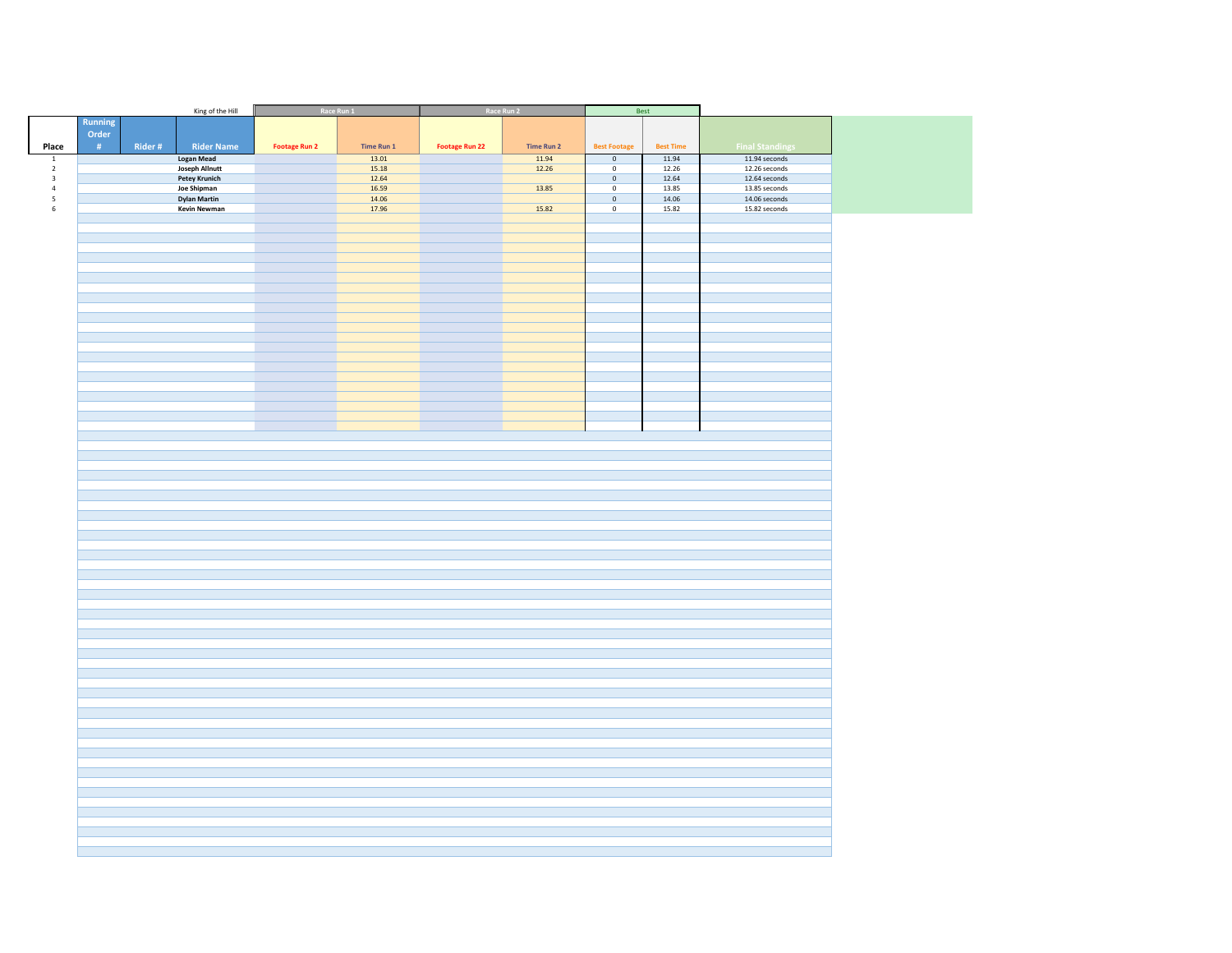| Running<br>Order<br>Rider #<br><b>Rider Name</b><br>Place<br>$\langle \!\!\!\!\!\!+\rangle\!\!\!\!\!\!+\rangle$<br><b>Footage Run 2</b><br>Time Run 1<br>Footage Run 22<br>Time Run 2<br><b>Best Footage</b><br><b>Best Time</b><br><b>Final Standings</b><br>Pete Krunich<br>18.86<br>18.86<br>18.86 seconds<br>$\,$ $\,$<br>$\mathbb O$<br>19.53<br>21.85<br>$\overline{2}$<br><b>Todd Teyler</b><br>$\mathbf 0$<br>19.53<br>19.53 seconds<br><b>Jreff Dillard</b><br>288<br>582<br>582<br>$_{\sf NA}$<br>582 Ft<br>$\,$ 3<br>$\sqrt{4}$<br>Patrick Johnson<br>282<br>453<br>453<br>$_{\sf NA}$<br>453 Ft<br>444<br>$\mathsf S$<br><b>Kenny Sandal</b><br>348<br>444<br>$_{\sf NA}$<br>444 Ft<br>429<br>429 Ft<br>$\,$ 6<br><b>Brad Larson</b><br>315<br>429<br>$\sf NA$<br><b>Robert Silva</b><br>330<br>420<br>420<br>$\sf NA$<br>420 Ft<br>$7\overline{ }$<br>321<br>Jason Cowan<br>375<br>375<br>$_{\sf NA}$<br>375 Ft<br>$\bf 8$<br>285<br>363<br>$\,9$<br>Joe Koppi<br>363<br>$\sf NA$<br>363 Ft<br>327<br>324<br>327 Ft<br><b>Eric Shaffer</b><br>$327\,$<br>$10\,$<br>$\sf NA$<br>$11\,$<br>Zachary Gaspar<br>$\,$ 0 $\,$<br>$\sf NA$ |  | <b>Pro Masters</b> | Race Run 1 | Race Run 2 | Best |  |
|-------------------------------------------------------------------------------------------------------------------------------------------------------------------------------------------------------------------------------------------------------------------------------------------------------------------------------------------------------------------------------------------------------------------------------------------------------------------------------------------------------------------------------------------------------------------------------------------------------------------------------------------------------------------------------------------------------------------------------------------------------------------------------------------------------------------------------------------------------------------------------------------------------------------------------------------------------------------------------------------------------------------------------------------------------------------------------------------------------------------------------------------------|--|--------------------|------------|------------|------|--|
|                                                                                                                                                                                                                                                                                                                                                                                                                                                                                                                                                                                                                                                                                                                                                                                                                                                                                                                                                                                                                                                                                                                                                 |  |                    |            |            |      |  |
|                                                                                                                                                                                                                                                                                                                                                                                                                                                                                                                                                                                                                                                                                                                                                                                                                                                                                                                                                                                                                                                                                                                                                 |  |                    |            |            |      |  |
|                                                                                                                                                                                                                                                                                                                                                                                                                                                                                                                                                                                                                                                                                                                                                                                                                                                                                                                                                                                                                                                                                                                                                 |  |                    |            |            |      |  |
|                                                                                                                                                                                                                                                                                                                                                                                                                                                                                                                                                                                                                                                                                                                                                                                                                                                                                                                                                                                                                                                                                                                                                 |  |                    |            |            |      |  |
|                                                                                                                                                                                                                                                                                                                                                                                                                                                                                                                                                                                                                                                                                                                                                                                                                                                                                                                                                                                                                                                                                                                                                 |  |                    |            |            |      |  |
|                                                                                                                                                                                                                                                                                                                                                                                                                                                                                                                                                                                                                                                                                                                                                                                                                                                                                                                                                                                                                                                                                                                                                 |  |                    |            |            |      |  |
|                                                                                                                                                                                                                                                                                                                                                                                                                                                                                                                                                                                                                                                                                                                                                                                                                                                                                                                                                                                                                                                                                                                                                 |  |                    |            |            |      |  |
|                                                                                                                                                                                                                                                                                                                                                                                                                                                                                                                                                                                                                                                                                                                                                                                                                                                                                                                                                                                                                                                                                                                                                 |  |                    |            |            |      |  |
|                                                                                                                                                                                                                                                                                                                                                                                                                                                                                                                                                                                                                                                                                                                                                                                                                                                                                                                                                                                                                                                                                                                                                 |  |                    |            |            |      |  |
|                                                                                                                                                                                                                                                                                                                                                                                                                                                                                                                                                                                                                                                                                                                                                                                                                                                                                                                                                                                                                                                                                                                                                 |  |                    |            |            |      |  |
|                                                                                                                                                                                                                                                                                                                                                                                                                                                                                                                                                                                                                                                                                                                                                                                                                                                                                                                                                                                                                                                                                                                                                 |  |                    |            |            |      |  |
|                                                                                                                                                                                                                                                                                                                                                                                                                                                                                                                                                                                                                                                                                                                                                                                                                                                                                                                                                                                                                                                                                                                                                 |  |                    |            |            |      |  |
|                                                                                                                                                                                                                                                                                                                                                                                                                                                                                                                                                                                                                                                                                                                                                                                                                                                                                                                                                                                                                                                                                                                                                 |  |                    |            |            |      |  |
|                                                                                                                                                                                                                                                                                                                                                                                                                                                                                                                                                                                                                                                                                                                                                                                                                                                                                                                                                                                                                                                                                                                                                 |  |                    |            |            |      |  |
|                                                                                                                                                                                                                                                                                                                                                                                                                                                                                                                                                                                                                                                                                                                                                                                                                                                                                                                                                                                                                                                                                                                                                 |  |                    |            |            |      |  |
|                                                                                                                                                                                                                                                                                                                                                                                                                                                                                                                                                                                                                                                                                                                                                                                                                                                                                                                                                                                                                                                                                                                                                 |  |                    |            |            |      |  |
|                                                                                                                                                                                                                                                                                                                                                                                                                                                                                                                                                                                                                                                                                                                                                                                                                                                                                                                                                                                                                                                                                                                                                 |  |                    |            |            |      |  |
|                                                                                                                                                                                                                                                                                                                                                                                                                                                                                                                                                                                                                                                                                                                                                                                                                                                                                                                                                                                                                                                                                                                                                 |  |                    |            |            |      |  |
|                                                                                                                                                                                                                                                                                                                                                                                                                                                                                                                                                                                                                                                                                                                                                                                                                                                                                                                                                                                                                                                                                                                                                 |  |                    |            |            |      |  |
|                                                                                                                                                                                                                                                                                                                                                                                                                                                                                                                                                                                                                                                                                                                                                                                                                                                                                                                                                                                                                                                                                                                                                 |  |                    |            |            |      |  |
|                                                                                                                                                                                                                                                                                                                                                                                                                                                                                                                                                                                                                                                                                                                                                                                                                                                                                                                                                                                                                                                                                                                                                 |  |                    |            |            |      |  |
|                                                                                                                                                                                                                                                                                                                                                                                                                                                                                                                                                                                                                                                                                                                                                                                                                                                                                                                                                                                                                                                                                                                                                 |  |                    |            |            |      |  |
|                                                                                                                                                                                                                                                                                                                                                                                                                                                                                                                                                                                                                                                                                                                                                                                                                                                                                                                                                                                                                                                                                                                                                 |  |                    |            |            |      |  |
|                                                                                                                                                                                                                                                                                                                                                                                                                                                                                                                                                                                                                                                                                                                                                                                                                                                                                                                                                                                                                                                                                                                                                 |  |                    |            |            |      |  |
|                                                                                                                                                                                                                                                                                                                                                                                                                                                                                                                                                                                                                                                                                                                                                                                                                                                                                                                                                                                                                                                                                                                                                 |  |                    |            |            |      |  |
|                                                                                                                                                                                                                                                                                                                                                                                                                                                                                                                                                                                                                                                                                                                                                                                                                                                                                                                                                                                                                                                                                                                                                 |  |                    |            |            |      |  |
|                                                                                                                                                                                                                                                                                                                                                                                                                                                                                                                                                                                                                                                                                                                                                                                                                                                                                                                                                                                                                                                                                                                                                 |  |                    |            |            |      |  |
|                                                                                                                                                                                                                                                                                                                                                                                                                                                                                                                                                                                                                                                                                                                                                                                                                                                                                                                                                                                                                                                                                                                                                 |  |                    |            |            |      |  |
|                                                                                                                                                                                                                                                                                                                                                                                                                                                                                                                                                                                                                                                                                                                                                                                                                                                                                                                                                                                                                                                                                                                                                 |  |                    |            |            |      |  |
|                                                                                                                                                                                                                                                                                                                                                                                                                                                                                                                                                                                                                                                                                                                                                                                                                                                                                                                                                                                                                                                                                                                                                 |  |                    |            |            |      |  |
|                                                                                                                                                                                                                                                                                                                                                                                                                                                                                                                                                                                                                                                                                                                                                                                                                                                                                                                                                                                                                                                                                                                                                 |  |                    |            |            |      |  |
|                                                                                                                                                                                                                                                                                                                                                                                                                                                                                                                                                                                                                                                                                                                                                                                                                                                                                                                                                                                                                                                                                                                                                 |  |                    |            |            |      |  |
|                                                                                                                                                                                                                                                                                                                                                                                                                                                                                                                                                                                                                                                                                                                                                                                                                                                                                                                                                                                                                                                                                                                                                 |  |                    |            |            |      |  |
|                                                                                                                                                                                                                                                                                                                                                                                                                                                                                                                                                                                                                                                                                                                                                                                                                                                                                                                                                                                                                                                                                                                                                 |  |                    |            |            |      |  |
|                                                                                                                                                                                                                                                                                                                                                                                                                                                                                                                                                                                                                                                                                                                                                                                                                                                                                                                                                                                                                                                                                                                                                 |  |                    |            |            |      |  |
|                                                                                                                                                                                                                                                                                                                                                                                                                                                                                                                                                                                                                                                                                                                                                                                                                                                                                                                                                                                                                                                                                                                                                 |  |                    |            |            |      |  |
|                                                                                                                                                                                                                                                                                                                                                                                                                                                                                                                                                                                                                                                                                                                                                                                                                                                                                                                                                                                                                                                                                                                                                 |  |                    |            |            |      |  |
|                                                                                                                                                                                                                                                                                                                                                                                                                                                                                                                                                                                                                                                                                                                                                                                                                                                                                                                                                                                                                                                                                                                                                 |  |                    |            |            |      |  |
|                                                                                                                                                                                                                                                                                                                                                                                                                                                                                                                                                                                                                                                                                                                                                                                                                                                                                                                                                                                                                                                                                                                                                 |  |                    |            |            |      |  |
|                                                                                                                                                                                                                                                                                                                                                                                                                                                                                                                                                                                                                                                                                                                                                                                                                                                                                                                                                                                                                                                                                                                                                 |  |                    |            |            |      |  |
|                                                                                                                                                                                                                                                                                                                                                                                                                                                                                                                                                                                                                                                                                                                                                                                                                                                                                                                                                                                                                                                                                                                                                 |  |                    |            |            |      |  |
|                                                                                                                                                                                                                                                                                                                                                                                                                                                                                                                                                                                                                                                                                                                                                                                                                                                                                                                                                                                                                                                                                                                                                 |  |                    |            |            |      |  |
|                                                                                                                                                                                                                                                                                                                                                                                                                                                                                                                                                                                                                                                                                                                                                                                                                                                                                                                                                                                                                                                                                                                                                 |  |                    |            |            |      |  |
|                                                                                                                                                                                                                                                                                                                                                                                                                                                                                                                                                                                                                                                                                                                                                                                                                                                                                                                                                                                                                                                                                                                                                 |  |                    |            |            |      |  |
|                                                                                                                                                                                                                                                                                                                                                                                                                                                                                                                                                                                                                                                                                                                                                                                                                                                                                                                                                                                                                                                                                                                                                 |  |                    |            |            |      |  |
|                                                                                                                                                                                                                                                                                                                                                                                                                                                                                                                                                                                                                                                                                                                                                                                                                                                                                                                                                                                                                                                                                                                                                 |  |                    |            |            |      |  |
|                                                                                                                                                                                                                                                                                                                                                                                                                                                                                                                                                                                                                                                                                                                                                                                                                                                                                                                                                                                                                                                                                                                                                 |  |                    |            |            |      |  |
|                                                                                                                                                                                                                                                                                                                                                                                                                                                                                                                                                                                                                                                                                                                                                                                                                                                                                                                                                                                                                                                                                                                                                 |  |                    |            |            |      |  |
|                                                                                                                                                                                                                                                                                                                                                                                                                                                                                                                                                                                                                                                                                                                                                                                                                                                                                                                                                                                                                                                                                                                                                 |  |                    |            |            |      |  |
|                                                                                                                                                                                                                                                                                                                                                                                                                                                                                                                                                                                                                                                                                                                                                                                                                                                                                                                                                                                                                                                                                                                                                 |  |                    |            |            |      |  |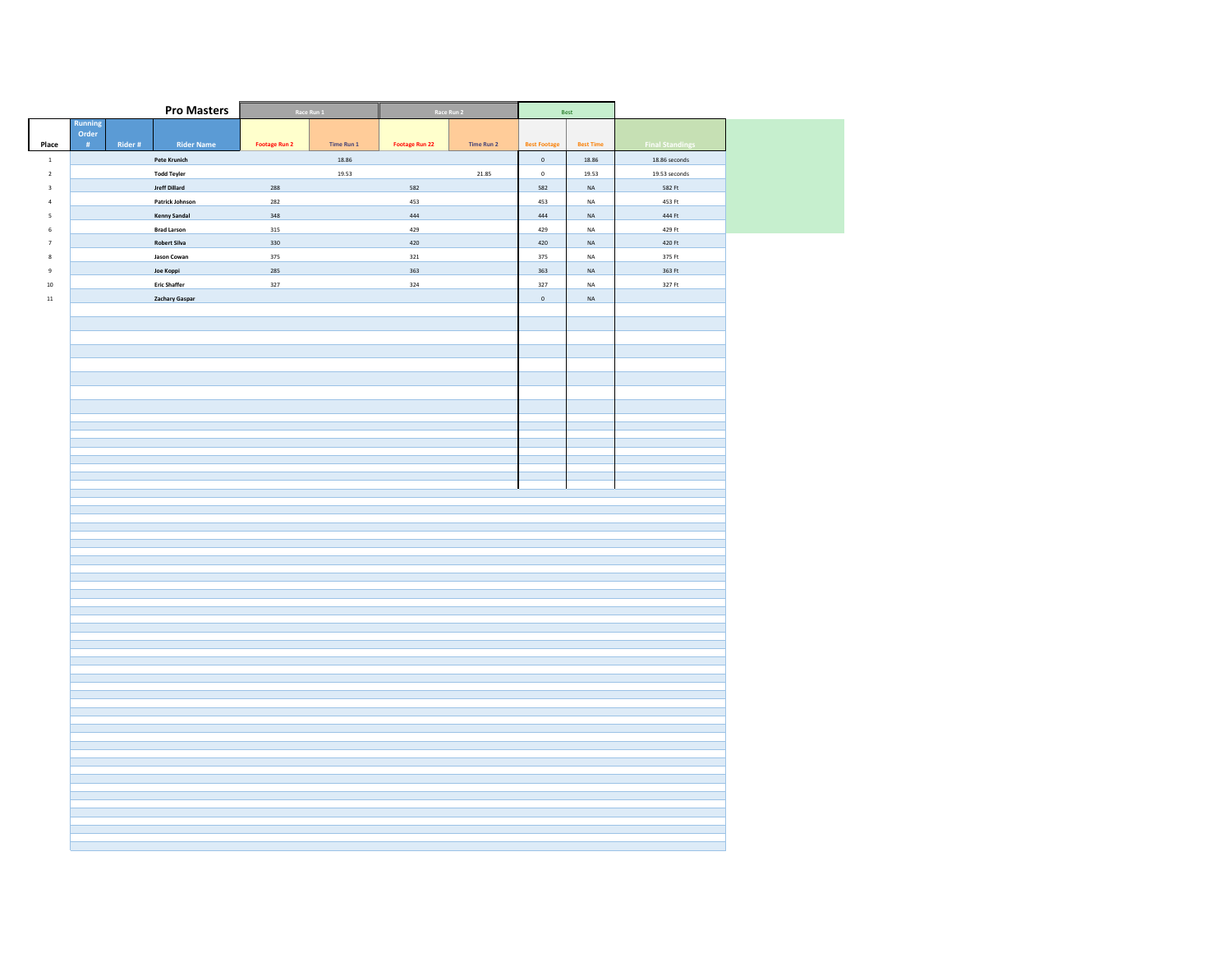|                           |                         |                    | 0-51cc Stock                                   |                      | Race Run 1 | Race Run 2            |            |                     | Best                 |                        |
|---------------------------|-------------------------|--------------------|------------------------------------------------|----------------------|------------|-----------------------|------------|---------------------|----------------------|------------------------|
| Place                     | Running<br>Order<br>#   | Rider#             | <b>Rider Name</b>                              | <b>Footage Run 2</b> | Time Run 1 | <b>Footage Run 22</b> | Time Run 2 | <b>Best Footage</b> | <b>Best Time</b>     | <b>Final Standings</b> |
| $\boxed{1}$               |                         | $\pmb{\mathsf{x}}$ | <b>Jared Lack</b>                              | 188                  |            | 115                   |            | 188                 | NA                   | 188 Ft                 |
| $\overline{2}$            |                         | $\pmb{\mathsf{x}}$ | Kaeson Shipman                                 | $\overline{122}$     |            | $\frac{102}{10}$      |            | $\overline{122}$    | $\sf NA$             | 122 Ft                 |
| $\,$ 3 $\,$<br>$\sqrt{4}$ | $\overline{\mathbf{x}}$ | $\pmb{\mathsf{x}}$ | <b>Kane Harrington</b><br><b>Talan Shannon</b> | 98<br>30             |            | 20<br>81              |            | 98<br>81            | $\sf NA$<br>$\sf NA$ | 98 Ft<br>81 Ft         |
|                           |                         |                    |                                                |                      |            |                       |            |                     |                      |                        |
|                           |                         |                    |                                                |                      |            |                       |            |                     |                      |                        |
|                           |                         |                    |                                                |                      |            |                       |            |                     |                      |                        |
|                           |                         |                    |                                                |                      |            |                       |            |                     |                      |                        |
|                           |                         |                    |                                                |                      |            |                       |            |                     |                      |                        |
|                           |                         |                    |                                                |                      |            |                       |            |                     |                      |                        |
|                           |                         |                    |                                                |                      |            |                       |            |                     |                      |                        |
|                           |                         |                    |                                                |                      |            |                       |            |                     |                      |                        |
|                           |                         |                    |                                                |                      |            |                       |            |                     |                      |                        |
|                           |                         |                    |                                                |                      |            |                       |            |                     |                      |                        |
|                           |                         |                    |                                                |                      |            |                       |            |                     |                      |                        |
|                           |                         |                    |                                                |                      |            |                       |            |                     |                      |                        |
|                           |                         |                    |                                                |                      |            |                       |            |                     |                      |                        |
|                           |                         |                    |                                                |                      |            |                       |            |                     |                      |                        |
|                           |                         |                    |                                                |                      |            |                       |            |                     |                      |                        |
|                           |                         |                    |                                                |                      |            |                       |            |                     |                      |                        |
|                           |                         |                    |                                                |                      |            |                       |            |                     |                      |                        |
|                           |                         |                    |                                                |                      |            |                       |            |                     |                      |                        |
|                           |                         |                    |                                                |                      |            |                       |            |                     |                      |                        |
|                           |                         |                    |                                                |                      |            |                       |            |                     |                      |                        |
|                           |                         |                    |                                                |                      |            |                       |            |                     |                      |                        |
|                           |                         |                    |                                                |                      |            |                       |            |                     |                      |                        |
|                           |                         |                    |                                                |                      |            |                       |            |                     |                      |                        |
|                           |                         |                    |                                                |                      |            |                       |            |                     |                      |                        |
|                           |                         |                    |                                                |                      |            |                       |            |                     |                      |                        |
|                           |                         |                    |                                                |                      |            |                       |            |                     |                      |                        |
|                           |                         |                    |                                                |                      |            |                       |            |                     |                      |                        |
|                           |                         |                    |                                                |                      |            |                       |            |                     |                      |                        |
|                           |                         |                    |                                                |                      |            |                       |            |                     |                      |                        |
|                           |                         |                    |                                                |                      |            |                       |            |                     |                      |                        |
|                           |                         |                    |                                                |                      |            |                       |            |                     |                      |                        |
|                           |                         |                    |                                                |                      |            |                       |            |                     |                      |                        |
|                           |                         |                    |                                                |                      |            |                       |            |                     |                      |                        |
|                           |                         |                    |                                                |                      |            |                       |            |                     |                      |                        |
|                           |                         |                    |                                                |                      |            |                       |            |                     |                      |                        |
|                           |                         |                    |                                                |                      |            |                       |            |                     |                      |                        |
|                           |                         |                    |                                                |                      |            |                       |            |                     |                      |                        |
|                           |                         |                    |                                                |                      |            |                       |            |                     |                      |                        |
|                           |                         |                    |                                                |                      |            |                       |            |                     |                      |                        |
|                           |                         |                    |                                                |                      |            |                       |            |                     |                      |                        |
|                           |                         |                    |                                                |                      |            |                       |            |                     |                      |                        |
|                           |                         |                    |                                                |                      |            |                       |            |                     |                      |                        |
|                           |                         |                    |                                                |                      |            |                       |            |                     |                      |                        |
|                           |                         |                    |                                                |                      |            |                       |            |                     |                      |                        |
|                           |                         |                    |                                                |                      |            |                       |            |                     |                      |                        |
|                           |                         |                    |                                                |                      |            |                       |            |                     |                      |                        |
|                           |                         |                    |                                                |                      |            |                       |            |                     |                      |                        |
|                           |                         |                    |                                                |                      |            |                       |            |                     |                      |                        |
|                           |                         |                    |                                                |                      |            |                       |            |                     |                      |                        |
|                           |                         |                    |                                                |                      |            |                       |            |                     |                      |                        |
|                           |                         |                    |                                                |                      |            |                       |            |                     |                      |                        |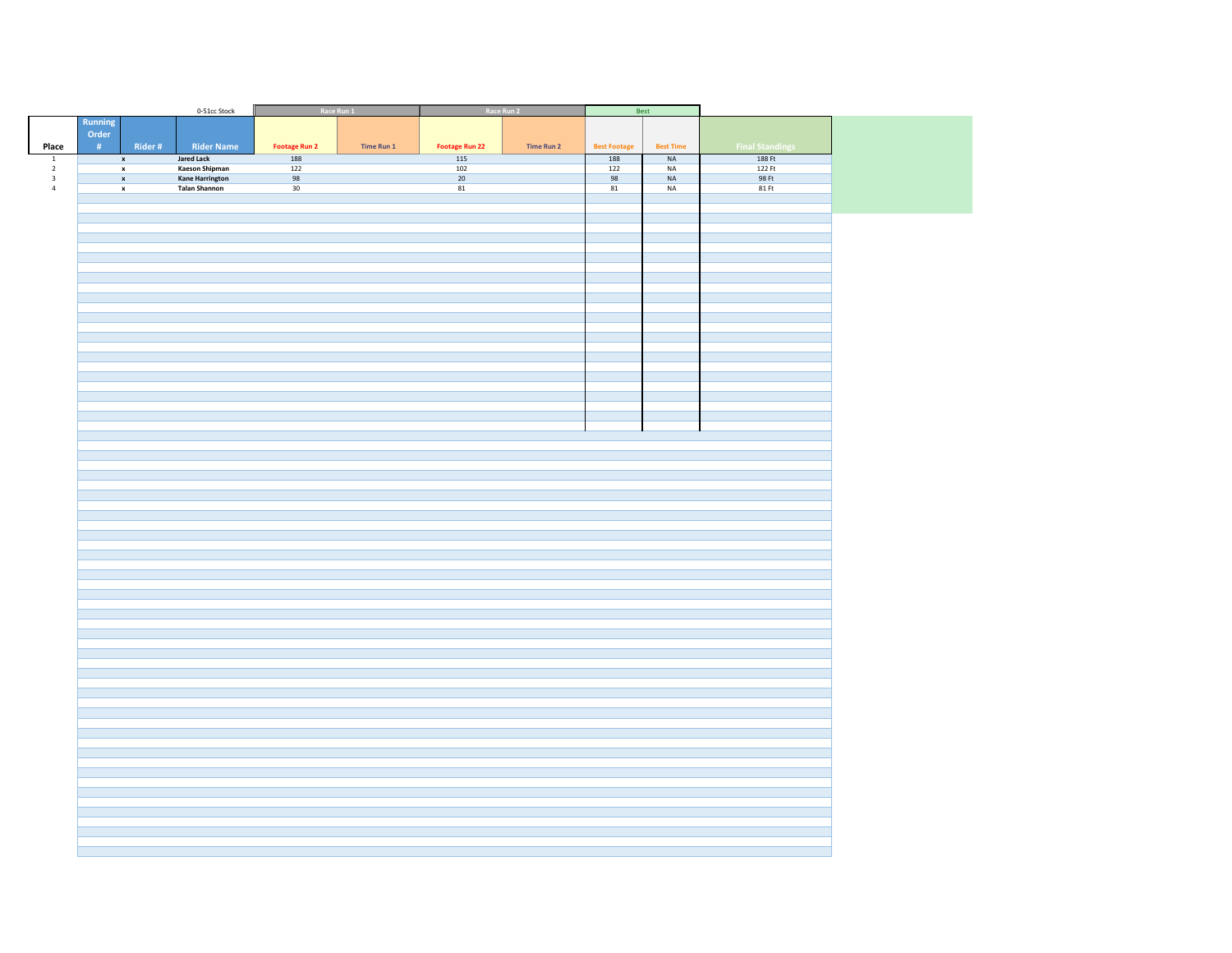|                          |                    |        | 65cc Stock                                     |                      | Race Run 1 |                       | Race Run 2 |                     | Best             |                        |
|--------------------------|--------------------|--------|------------------------------------------------|----------------------|------------|-----------------------|------------|---------------------|------------------|------------------------|
|                          | Running            |        |                                                |                      |            |                       |            |                     |                  |                        |
| Place                    | Order<br>#         | Rider# | <b>Rider Name</b>                              | <b>Footage Run 2</b> | Time Run 1 | <b>Footage Run 22</b> | Time Run 2 | <b>Best Footage</b> | <b>Best Time</b> | <b>Final Standings</b> |
| $\mathbf{1}$             | $\pmb{\mathsf{x}}$ |        | <b>Wyatt Harrington</b>                        | 225                  |            | 212                   |            | 225                 | NA               | 225 Ft                 |
| $\overline{2}$           |                    |        | Jacob Sawyer                                   | 178                  |            | 173                   |            | 178                 | $\sf NA$         | 178 Ft                 |
| $\,$ 3                   | $\pmb{\mathsf{x}}$ |        | Akoni Narato                                   | 158                  |            | 173                   |            | 173                 | $\sf NA$         | 173 Ft                 |
| $\overline{4}$           | $\pmb{\mathsf{x}}$ |        | <b>Henry Hutchins</b>                          | $101\,$              |            | 168                   |            | 168                 | $\sf NA$         | 168 Ft                 |
| $\overline{\phantom{a}}$ |                    |        | <b>Travis Barres</b>                           | 112                  |            | 159                   |            | 159                 | $\sf NA$         | 159 Ft                 |
| $\,$ 6 $\,$<br>$7\,$     |                    |        | <b>Darius Visbeck</b><br><b>Kaeson Shipman</b> | 142<br>142           |            | 138<br>117            |            | 142<br>142          | <b>NA</b><br>NA  | 142 Ft<br>142 Ft       |
|                          |                    |        |                                                |                      |            |                       |            |                     |                  |                        |
|                          |                    |        |                                                |                      |            |                       |            |                     |                  |                        |
|                          |                    |        |                                                |                      |            |                       |            |                     |                  |                        |
|                          |                    |        |                                                |                      |            |                       |            |                     |                  |                        |
|                          |                    |        |                                                |                      |            |                       |            |                     |                  |                        |
|                          |                    |        |                                                |                      |            |                       |            |                     |                  |                        |
|                          |                    |        |                                                |                      |            |                       |            |                     |                  |                        |
|                          |                    |        |                                                |                      |            |                       |            |                     |                  |                        |
|                          |                    |        |                                                |                      |            |                       |            |                     |                  |                        |
|                          |                    |        |                                                |                      |            |                       |            |                     |                  |                        |
|                          |                    |        |                                                |                      |            |                       |            |                     |                  |                        |
|                          |                    |        |                                                |                      |            |                       |            |                     |                  |                        |
|                          |                    |        |                                                |                      |            |                       |            |                     |                  |                        |
|                          |                    |        |                                                |                      |            |                       |            |                     |                  |                        |
|                          |                    |        |                                                |                      |            |                       |            |                     |                  |                        |
|                          |                    |        |                                                |                      |            |                       |            |                     |                  |                        |
|                          |                    |        |                                                |                      |            |                       |            |                     |                  |                        |
|                          |                    |        |                                                |                      |            |                       |            |                     |                  |                        |
|                          |                    |        |                                                |                      |            |                       |            |                     |                  |                        |
|                          |                    |        |                                                |                      |            |                       |            |                     |                  |                        |
|                          |                    |        |                                                |                      |            |                       |            |                     |                  |                        |
|                          |                    |        |                                                |                      |            |                       |            |                     |                  |                        |
|                          |                    |        |                                                |                      |            |                       |            |                     |                  |                        |
|                          |                    |        |                                                |                      |            |                       |            |                     |                  |                        |
|                          |                    |        |                                                |                      |            |                       |            |                     |                  |                        |
|                          |                    |        |                                                |                      |            |                       |            |                     |                  |                        |
|                          |                    |        |                                                |                      |            |                       |            |                     |                  |                        |
|                          |                    |        |                                                |                      |            |                       |            |                     |                  |                        |
|                          |                    |        |                                                |                      |            |                       |            |                     |                  |                        |
|                          |                    |        |                                                |                      |            |                       |            |                     |                  |                        |
|                          |                    |        |                                                |                      |            |                       |            |                     |                  |                        |
|                          |                    |        |                                                |                      |            |                       |            |                     |                  |                        |
|                          |                    |        |                                                |                      |            |                       |            |                     |                  |                        |
|                          |                    |        |                                                |                      |            |                       |            |                     |                  |                        |
|                          |                    |        |                                                |                      |            |                       |            |                     |                  |                        |
|                          |                    |        |                                                |                      |            |                       |            |                     |                  |                        |
|                          |                    |        |                                                |                      |            |                       |            |                     |                  |                        |
|                          |                    |        |                                                |                      |            |                       |            |                     |                  |                        |
|                          |                    |        |                                                |                      |            |                       |            |                     |                  |                        |
|                          |                    |        |                                                |                      |            |                       |            |                     |                  |                        |
|                          |                    |        |                                                |                      |            |                       |            |                     |                  |                        |
|                          |                    |        |                                                |                      |            |                       |            |                     |                  |                        |
|                          |                    |        |                                                |                      |            |                       |            |                     |                  |                        |
|                          |                    |        |                                                |                      |            |                       |            |                     |                  |                        |
|                          |                    |        |                                                |                      |            |                       |            |                     |                  |                        |
|                          |                    |        |                                                |                      |            |                       |            |                     |                  |                        |
|                          |                    |        |                                                |                      |            |                       |            |                     |                  |                        |
|                          |                    |        |                                                |                      |            |                       |            |                     |                  |                        |
|                          |                    |        |                                                |                      |            |                       |            |                     |                  |                        |
|                          |                    |        |                                                |                      |            |                       |            |                     |                  |                        |
|                          |                    |        |                                                |                      |            |                       |            |                     |                  |                        |
|                          |                    |        |                                                |                      |            |                       |            |                     |                  |                        |
|                          |                    |        |                                                |                      |            |                       |            |                     |                  |                        |
|                          |                    |        |                                                |                      |            |                       |            |                     |                  |                        |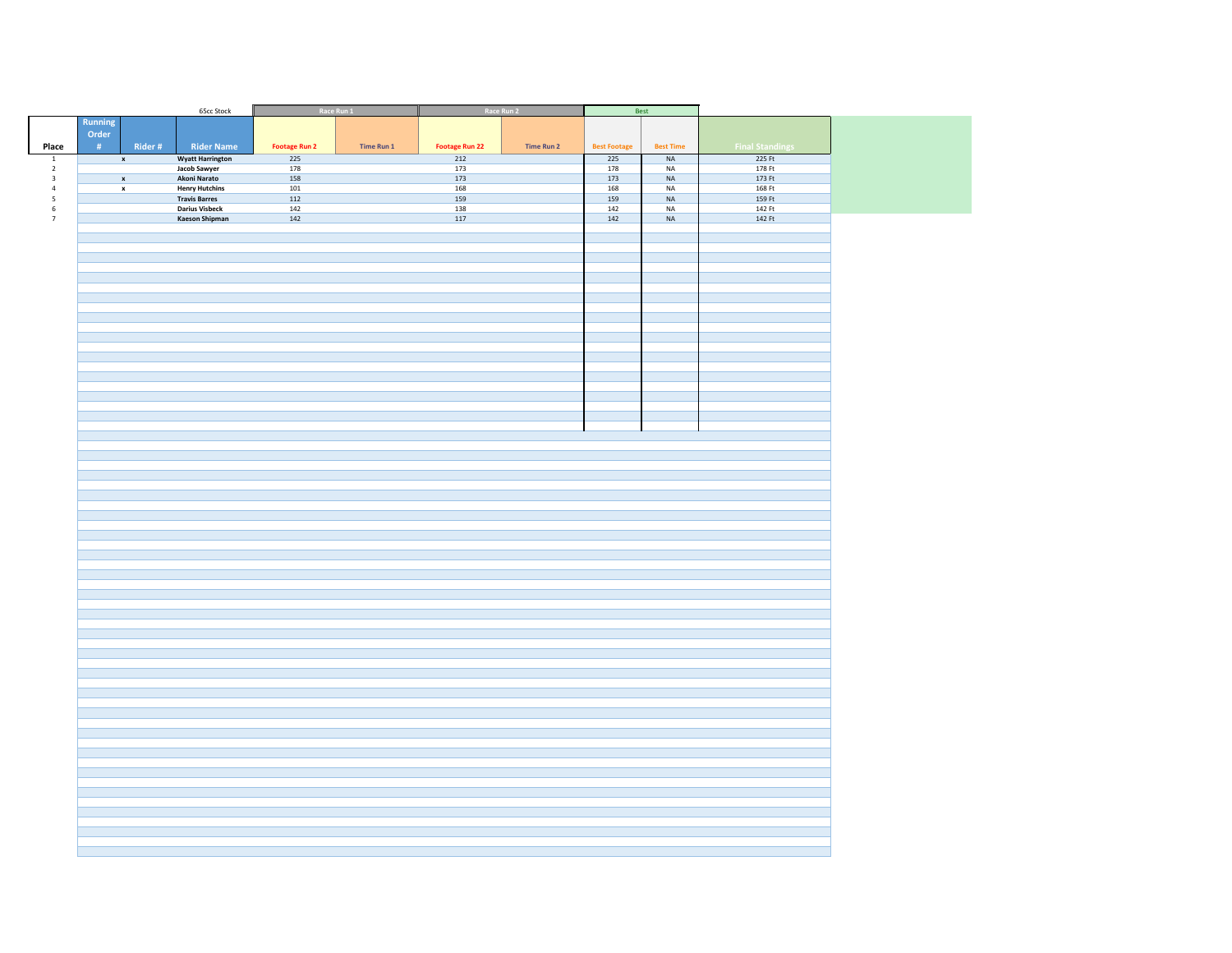|                                |         |                    | 79-112cc Stock                  |                      | Race Run 1 |                       | Race Run 2 |                     | Best             |                        |
|--------------------------------|---------|--------------------|---------------------------------|----------------------|------------|-----------------------|------------|---------------------|------------------|------------------------|
|                                | Running |                    |                                 |                      |            |                       |            |                     |                  |                        |
|                                | Order   |                    |                                 |                      |            |                       |            |                     |                  |                        |
| Place                          | #       | Rider#             | <b>Rider Name</b>               | <b>Footage Run 2</b> | Time Run 1 | <b>Footage Run 22</b> | Time Run 2 | <b>Best Footage</b> | <b>Best Time</b> | <b>Final Standings</b> |
|                                |         |                    |                                 |                      |            |                       |            |                     |                  |                        |
| $\mathbf{1}$<br>$\overline{2}$ |         | $\mathbf x$        | <b>Jonas Lack</b><br>Nyla Calia | 21<br>180            |            | 208<br>182            |            | 208<br>182          | NA<br><b>NA</b>  | 208 Ft<br>182 Ft       |
| $\overline{\mathbf{3}}$        |         | $\mathbf{x}$       | <b>Henry Hutchins</b>           | 146                  |            | 172                   |            | $\overline{172}$    | <b>NA</b>        | 172 Ft                 |
| $\overline{4}$                 |         |                    | <b>Shane Nola</b>               | 88                   |            | 105                   |            | 105                 | <b>NA</b>        | 105 Ft                 |
|                                |         | $\pmb{\mathsf{x}}$ |                                 |                      |            |                       |            |                     |                  |                        |
| $\overline{\phantom{a}}$       |         | $\pmb{\mathsf{x}}$ | Emma Nola                       | 101                  |            | 70                    |            | 101                 | $\sf NA$         | 101 Ft                 |
|                                |         |                    |                                 |                      |            |                       |            |                     |                  |                        |
|                                |         |                    |                                 |                      |            |                       |            |                     |                  |                        |
|                                |         |                    |                                 |                      |            |                       |            |                     |                  |                        |
|                                |         |                    |                                 |                      |            |                       |            |                     |                  |                        |
|                                |         |                    |                                 |                      |            |                       |            |                     |                  |                        |
|                                |         |                    |                                 |                      |            |                       |            |                     |                  |                        |
|                                |         |                    |                                 |                      |            |                       |            |                     |                  |                        |
|                                |         |                    |                                 |                      |            |                       |            |                     |                  |                        |
|                                |         |                    |                                 |                      |            |                       |            |                     |                  |                        |
|                                |         |                    |                                 |                      |            |                       |            |                     |                  |                        |
|                                |         |                    |                                 |                      |            |                       |            |                     |                  |                        |
|                                |         |                    |                                 |                      |            |                       |            |                     |                  |                        |
|                                |         |                    |                                 |                      |            |                       |            |                     |                  |                        |
|                                |         |                    |                                 |                      |            |                       |            |                     |                  |                        |
|                                |         |                    |                                 |                      |            |                       |            |                     |                  |                        |
|                                |         |                    |                                 |                      |            |                       |            |                     |                  |                        |
|                                |         |                    |                                 |                      |            |                       |            |                     |                  |                        |
|                                |         |                    |                                 |                      |            |                       |            |                     |                  |                        |
|                                |         |                    |                                 |                      |            |                       |            |                     |                  |                        |
|                                |         |                    |                                 |                      |            |                       |            |                     |                  |                        |
|                                |         |                    |                                 |                      |            |                       |            |                     |                  |                        |
|                                |         |                    |                                 |                      |            |                       |            |                     |                  |                        |
|                                |         |                    |                                 |                      |            |                       |            |                     |                  |                        |
|                                |         |                    |                                 |                      |            |                       |            |                     |                  |                        |
|                                |         |                    |                                 |                      |            |                       |            |                     |                  |                        |
|                                |         |                    |                                 |                      |            |                       |            |                     |                  |                        |
|                                |         |                    |                                 |                      |            |                       |            |                     |                  |                        |
|                                |         |                    |                                 |                      |            |                       |            |                     |                  |                        |
|                                |         |                    |                                 |                      |            |                       |            |                     |                  |                        |
|                                |         |                    |                                 |                      |            |                       |            |                     |                  |                        |
|                                |         |                    |                                 |                      |            |                       |            |                     |                  |                        |
|                                |         |                    |                                 |                      |            |                       |            |                     |                  |                        |
|                                |         |                    |                                 |                      |            |                       |            |                     |                  |                        |
|                                |         |                    |                                 |                      |            |                       |            |                     |                  |                        |
|                                |         |                    |                                 |                      |            |                       |            |                     |                  |                        |
|                                |         |                    |                                 |                      |            |                       |            |                     |                  |                        |
|                                |         |                    |                                 |                      |            |                       |            |                     |                  |                        |
|                                |         |                    |                                 |                      |            |                       |            |                     |                  |                        |
|                                |         |                    |                                 |                      |            |                       |            |                     |                  |                        |
|                                |         |                    |                                 |                      |            |                       |            |                     |                  |                        |
|                                |         |                    |                                 |                      |            |                       |            |                     |                  |                        |
|                                |         |                    |                                 |                      |            |                       |            |                     |                  |                        |
|                                |         |                    |                                 |                      |            |                       |            |                     |                  |                        |
|                                |         |                    |                                 |                      |            |                       |            |                     |                  |                        |
|                                |         |                    |                                 |                      |            |                       |            |                     |                  |                        |
|                                |         |                    |                                 |                      |            |                       |            |                     |                  |                        |
|                                |         |                    |                                 |                      |            |                       |            |                     |                  |                        |
|                                |         |                    |                                 |                      |            |                       |            |                     |                  |                        |
|                                |         |                    |                                 |                      |            |                       |            |                     |                  |                        |
|                                |         |                    |                                 |                      |            |                       |            |                     |                  |                        |
|                                |         |                    |                                 |                      |            |                       |            |                     |                  |                        |
|                                |         |                    |                                 |                      |            |                       |            |                     |                  |                        |
|                                |         |                    |                                 |                      |            |                       |            |                     |                  |                        |
|                                |         |                    |                                 |                      |            |                       |            |                     |                  |                        |
|                                |         |                    |                                 |                      |            |                       |            |                     |                  |                        |
|                                |         |                    |                                 |                      |            |                       |            |                     |                  |                        |
|                                |         |                    |                                 |                      |            |                       |            |                     |                  |                        |
|                                |         |                    |                                 |                      |            |                       |            |                     |                  |                        |
|                                |         |                    |                                 |                      |            |                       |            |                     |                  |                        |
|                                |         |                    |                                 |                      |            |                       |            |                     |                  |                        |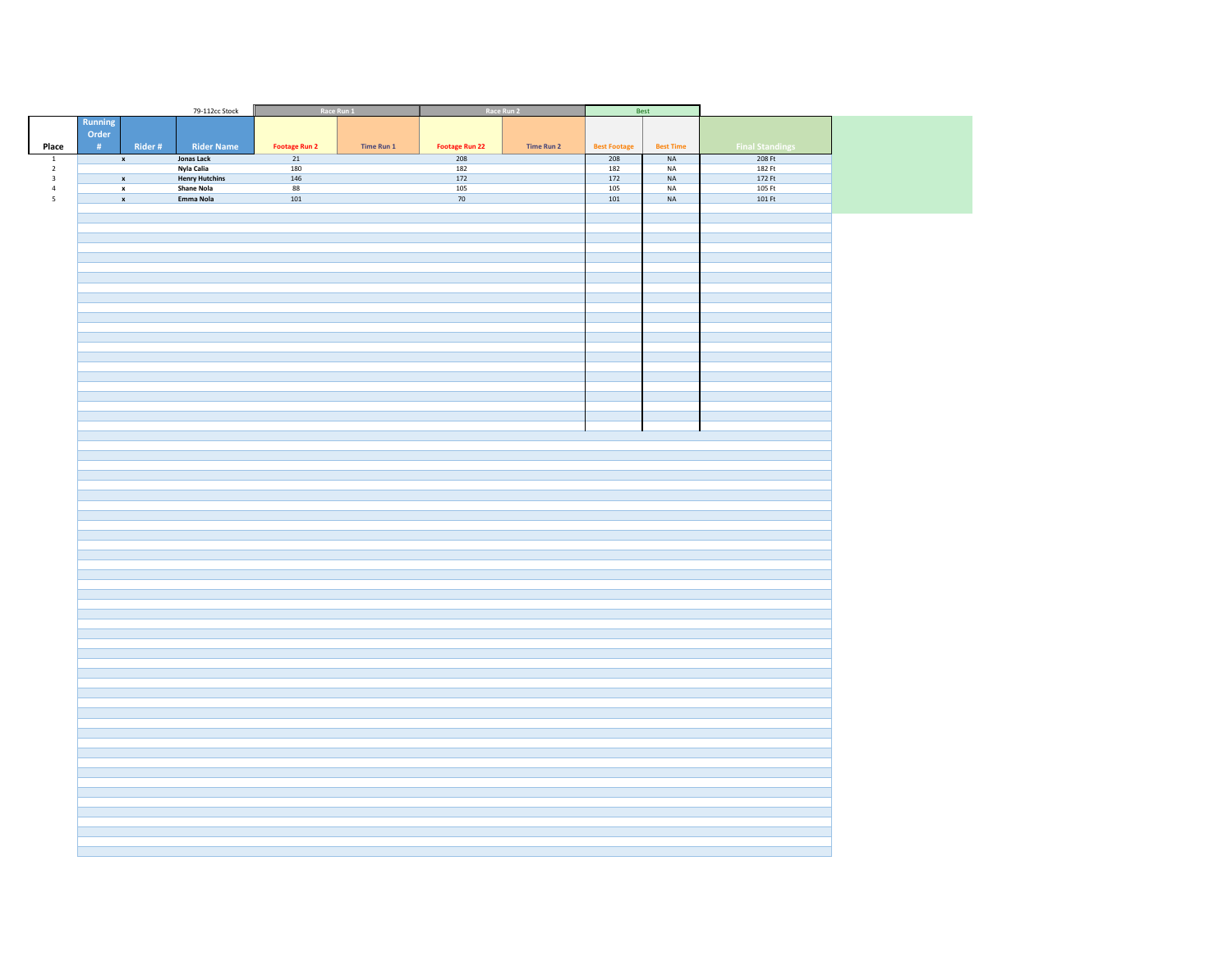|                                  |                |                    | 125-250cc Stock                            |                      | Race Run 1     |                       | Race Run 2        |                               | Best                     |                                |
|----------------------------------|----------------|--------------------|--------------------------------------------|----------------------|----------------|-----------------------|-------------------|-------------------------------|--------------------------|--------------------------------|
|                                  | <b>Running</b> |                    |                                            |                      |                |                       |                   |                               |                          |                                |
|                                  | Order          |                    |                                            |                      |                |                       |                   |                               |                          |                                |
| Place                            |                | Rider#             | <b>Rider Name</b>                          |                      |                |                       |                   |                               |                          | <b>Final Standings</b>         |
|                                  | #              |                    |                                            | <b>Footage Run 2</b> | Time Run 1     | <b>Footage Run 22</b> | <b>Time Run 2</b> | <b>Best Footage</b>           | <b>Best Time</b>         |                                |
| $\overline{1}$<br>$\overline{2}$ |                |                    | Kyle Barnard<br>Matthew Gaspar             |                      | 14.84<br>17.84 |                       | 13.72<br>15.04    | $\overline{0}$<br>$\mathbf 0$ | 13.72<br>15.04           | 13.72 seconds<br>15.04 seconds |
| $\overline{\mathbf{3}}$          |                |                    | Natalie Sayer                              |                      | 16.8           |                       | 15.19             | $\mathbf 0$                   | 15.19                    | 15.19 seconds                  |
| $\overline{4}$                   |                |                    | Jon Wolfson                                |                      | 15.32          |                       | 15.42             | $\mathbf 0$                   | 15.32                    | 15.32 seconds                  |
| $\overline{\phantom{a}}$         |                |                    | <b>Troy Doyle</b>                          |                      | 17.47          |                       | 15.45             | $\mathbf 0$                   | 15.45                    | 15.45 seconds                  |
| $\,$ 6 $\,$                      |                | $\pmb{\mathsf{x}}$ | Jonas Lack                                 |                      | 16.04          |                       | 17.32             | $\overline{\mathbf{0}}$       | 16.04                    | $16.04$ seconds                |
| $7\overline{ }$                  |                |                    | <b>Tyler Wise</b>                          |                      |                |                       | 16.16             | $\mathbf 0$                   | 16.16                    | 16.16 seconds                  |
| $\bf 8$                          |                |                    | Dominic                                    |                      |                |                       | 16.69             | $\mathbf 0$                   | 16.69                    | 16.69 seconds                  |
| $\mathsf g$                      |                |                    | Selena Young Padilla                       |                      | 20.04          |                       | 17.05             |                               | 17.05                    | 17.05 seconds                  |
| 10 <sup>10</sup>                 |                |                    | Chase Miller                               |                      |                |                       | 17.17             | $\mathbf 0$                   | 17.17                    | 17.17 seconds                  |
| $11\,$<br>12                     |                |                    | <b>Jaret Finch</b><br><b>Tyler Bissell</b> | 500<br>500           |                |                       | 17.76<br>19.32    | 500<br>500                    | 17.76<br>19.32           | 17.76 seconds<br>19.32 seconds |
| 13                               |                |                    | Jacob Bartlett                             |                      |                |                       | 25.5              | $\mathsf{O}\xspace$           | 25.5                     | 25.5 seconds                   |
| 14                               |                |                    | Casey Bell                                 |                      |                | 500                   |                   | 500                           | NA                       | 500 Ft                         |
| 15                               |                |                    | Nick V                                     | 426                  |                | 500                   |                   | 500                           | <b>NA</b>                | 500 Ft                         |
| 16                               |                |                    | Sam Wilson                                 | 426                  |                | 500                   |                   | 500                           | NA                       | 500 Ft                         |
| 17                               |                |                    | <b>Chad Barnard</b>                        | 500                  |                | 480                   |                   | 500                           | $\sf NA$                 | 500 Ft                         |
| 18                               |                |                    | Mic hael Crommie                           |                      |                | 360                   |                   | 360                           | NA                       | 360 Ft                         |
| 19                               |                |                    | C allieJo Warford                          | 293                  |                | 289                   |                   | 293                           | $\sf NA$                 | 293 Ft                         |
| 20                               |                |                    | Brianna Bozek                              | 189                  |                | 235                   |                   | 235                           | NA                       | 235 Ft                         |
| $21\,$<br>$22\,$                 |                |                    | Amelia Saylor<br>Isaac Weinstein           | 162<br>182           |                | 188<br>173            |                   | 188<br>182                    | $_{\sf NA}$<br><b>NA</b> | 188 Ft<br>182 Ft               |
| $23\,$                           |                |                    | <b>Trevor Barres</b>                       | 163                  |                | 180                   |                   | 180                           | NA                       | 180 Ft                         |
| 24                               |                |                    | <b>Dwight Hill</b>                         | 145                  |                | 173                   |                   | 173                           | <b>NA</b>                | 173 Ft                         |
|                                  |                |                    |                                            |                      |                |                       |                   |                               |                          |                                |
|                                  |                |                    |                                            |                      |                |                       |                   |                               |                          |                                |
|                                  |                |                    |                                            |                      |                |                       |                   |                               |                          |                                |
|                                  |                |                    |                                            |                      |                |                       |                   |                               |                          |                                |
|                                  |                |                    |                                            |                      |                |                       |                   |                               |                          |                                |
|                                  |                |                    |                                            |                      |                |                       |                   |                               |                          |                                |
|                                  |                |                    |                                            |                      |                |                       |                   |                               |                          |                                |
|                                  |                |                    |                                            |                      |                |                       |                   |                               |                          |                                |
|                                  |                |                    |                                            |                      |                |                       |                   |                               |                          |                                |
|                                  |                |                    |                                            |                      |                |                       |                   |                               |                          |                                |
|                                  |                |                    |                                            |                      |                |                       |                   |                               |                          |                                |
|                                  |                |                    |                                            |                      |                |                       |                   |                               |                          |                                |
|                                  |                |                    |                                            |                      |                |                       |                   |                               |                          |                                |
|                                  |                |                    |                                            |                      |                |                       |                   |                               |                          |                                |
|                                  |                |                    |                                            |                      |                |                       |                   |                               |                          |                                |
|                                  |                |                    |                                            |                      |                |                       |                   |                               |                          |                                |
|                                  |                |                    |                                            |                      |                |                       |                   |                               |                          |                                |
|                                  |                |                    |                                            |                      |                |                       |                   |                               |                          |                                |
|                                  |                |                    |                                            |                      |                |                       |                   |                               |                          |                                |
|                                  |                |                    |                                            |                      |                |                       |                   |                               |                          |                                |
|                                  |                |                    |                                            |                      |                |                       |                   |                               |                          |                                |
|                                  |                |                    |                                            |                      |                |                       |                   |                               |                          |                                |
|                                  |                |                    |                                            |                      |                |                       |                   |                               |                          |                                |
|                                  |                |                    |                                            |                      |                |                       |                   |                               |                          |                                |
|                                  |                |                    |                                            |                      |                |                       |                   |                               |                          |                                |
|                                  |                |                    |                                            |                      |                |                       |                   |                               |                          |                                |
|                                  |                |                    |                                            |                      |                |                       |                   |                               |                          |                                |
|                                  |                |                    |                                            |                      |                |                       |                   |                               |                          |                                |
|                                  |                |                    |                                            |                      |                |                       |                   |                               |                          |                                |
|                                  |                |                    |                                            |                      |                |                       |                   |                               |                          |                                |
|                                  |                |                    |                                            |                      |                |                       |                   |                               |                          |                                |
|                                  |                |                    |                                            |                      |                |                       |                   |                               |                          |                                |
|                                  |                |                    |                                            |                      |                |                       |                   |                               |                          |                                |
|                                  |                |                    |                                            |                      |                |                       |                   |                               |                          |                                |
|                                  |                |                    |                                            |                      |                |                       |                   |                               |                          |                                |
|                                  |                |                    |                                            |                      |                |                       |                   |                               |                          |                                |
|                                  |                |                    |                                            |                      |                |                       |                   |                               |                          |                                |
|                                  |                |                    |                                            |                      |                |                       |                   |                               |                          |                                |
|                                  |                |                    |                                            |                      |                |                       |                   |                               |                          |                                |
|                                  |                |                    |                                            |                      |                |                       |                   |                               |                          |                                |
|                                  |                |                    |                                            |                      |                |                       |                   |                               |                          |                                |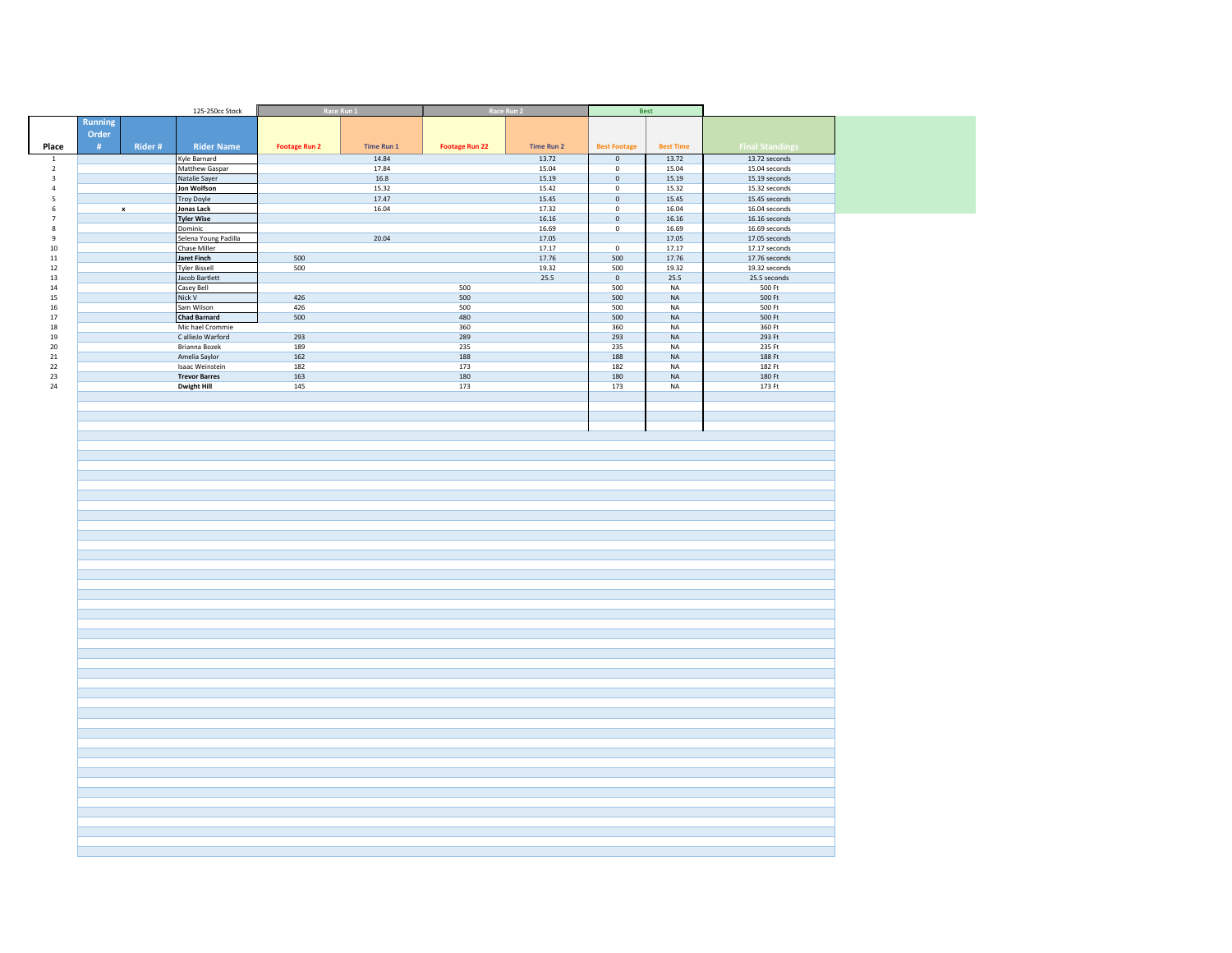|       |             | 251-650cc Stock              |                      | Race Run 1     | Race Run 2            |                   | Best                |                  |                                  |
|-------|-------------|------------------------------|----------------------|----------------|-----------------------|-------------------|---------------------|------------------|----------------------------------|
|       | Running     |                              |                      |                |                       |                   |                     |                  |                                  |
|       | Order       |                              |                      |                |                       |                   |                     |                  |                                  |
| Place | Rider#<br># | <b>Rider Name</b>            | <b>Footage Run 2</b> | Time Run 1     | <b>Footage Run 22</b> | <b>Time Run 2</b> | <b>Best Footage</b> | <b>Best Time</b> | <b>Final Standings</b>           |
|       |             | Jon Wolfson                  |                      | 14.72          |                       | 12.16             | $\circ$             | 12.16            | 12.16 seconds                    |
|       |             | Dwight Hill                  |                      | 12.23          |                       | 15.76             | $\mathbf 0$         | 12.23            | 12.23 seconds                    |
|       |             | Joe Maples                   |                      | 13.53          |                       | 12.43             | $\mathbf 0$         | 12.43            | 12.43 seconds                    |
|       |             | Kyler Barnard                |                      | 20.3           |                       | 12.57             | $\,$ 0              | 12.57            | 12.57 seconds                    |
|       |             | Moises Silva                 |                      | 16.21          |                       | 12.99             | $\mathbf 0$         | 12.99            | 12.99 seconds                    |
|       |             | Roland Alcoriza              |                      | 14.32          |                       | 13.34             | $\overline{0}$      | 13.34            | 13.34 seconds                    |
|       |             | <b>Bobby Ward</b>            |                      | 19.82          |                       | 13.97             | $\mathbf 0$         | 13.97            | 13.97 seconds                    |
|       |             | <b>Ryan Bissell</b>          |                      | 14.56<br>14.59 |                       | 18.95             | $\mathbf 0$         | 14.56<br>14.59   | 14.56 seconds                    |
|       |             | Kevin Koepplin<br>Ruan       |                      | 14.91          | 500                   |                   | $\,$ 0<br>500       | 14.91            | 14.59 seconds                    |
|       |             | Daniel Castelhano            |                      | 15.23          |                       | 15.75             | $\mathbb O$         | 15.23            | $14.91$ seconds<br>15.23 seconds |
|       |             | <b>Tyler Seehuetter</b>      |                      | 16.52          |                       | 15.62             | $\mathbf 0$         | 15.62            | 15.62 seconds                    |
|       |             | Maxwell McCormack            |                      | 17             |                       | 16.02             | $\mathbf 0$         | 16.02            | 16.02 seconds                    |
|       |             | <b>Trevor Roland</b>         |                      | 16.43          | 458                   |                   | 458                 | 16.43            | 16.43 seconds                    |
|       |             | Patrick L                    |                      |                |                       | 16.73             | $\mathbb O$         | 16.73            | 16.73 seconds                    |
|       |             | David Aguirre                |                      | 17.09          | 500                   |                   | 500                 | 17.09            | 17.09 seconds                    |
|       |             | Selena Y-B                   | 500                  |                |                       | 17.28             | 500                 | 17.28            | 17.28 seconds                    |
|       |             | Daniel Spray                 | 500                  |                | 500                   |                   | 500                 | NA               | 500 Ft                           |
|       |             | Jeff Robinson                | 500                  |                | 463                   |                   | 500                 | $\sf NA$         | 500 Ft                           |
|       |             | Branden Johnson              | 217                  |                | 450<br>382            |                   | 450                 | NA               | 450 Ft                           |
|       |             | Kevin Campili<br>David Cross | 123<br>260           |                | 338                   |                   | 382<br>338          | $\sf NA$<br>NA   | 382 Ft<br>338 Ft                 |
|       |             | <b>Adam Bailey</b>           | 320                  |                | 323                   |                   | 323                 | NA               | 323 Ft                           |
|       |             | Cody Ward                    | 221                  |                |                       |                   | 221                 | <b>NA</b>        | 221 Ft                           |
|       |             |                              |                      |                |                       |                   |                     |                  |                                  |
|       |             |                              |                      |                |                       |                   |                     |                  |                                  |
|       |             |                              |                      |                |                       |                   |                     |                  |                                  |
|       |             |                              |                      |                |                       |                   |                     |                  |                                  |
|       |             |                              |                      |                |                       |                   |                     |                  |                                  |
|       |             |                              |                      |                |                       |                   |                     |                  |                                  |
|       |             |                              |                      |                |                       |                   |                     |                  |                                  |
|       |             |                              |                      |                |                       |                   |                     |                  |                                  |
|       |             |                              |                      |                |                       |                   |                     |                  |                                  |
|       |             |                              |                      |                |                       |                   |                     |                  |                                  |
|       |             |                              |                      |                |                       |                   |                     |                  |                                  |
|       |             |                              |                      |                |                       |                   |                     |                  |                                  |
|       |             |                              |                      |                |                       |                   |                     |                  |                                  |
|       |             |                              |                      |                |                       |                   |                     |                  |                                  |
|       |             |                              |                      |                |                       |                   |                     |                  |                                  |
|       |             |                              |                      |                |                       |                   |                     |                  |                                  |
|       |             |                              |                      |                |                       |                   |                     |                  |                                  |
|       |             |                              |                      |                |                       |                   |                     |                  |                                  |
|       |             |                              |                      |                |                       |                   |                     |                  |                                  |
|       |             |                              |                      |                |                       |                   |                     |                  |                                  |
|       |             |                              |                      |                |                       |                   |                     |                  |                                  |
|       |             |                              |                      |                |                       |                   |                     |                  |                                  |
|       |             |                              |                      |                |                       |                   |                     |                  |                                  |
|       |             |                              |                      |                |                       |                   |                     |                  |                                  |
|       |             |                              |                      |                |                       |                   |                     |                  |                                  |
|       |             |                              |                      |                |                       |                   |                     |                  |                                  |
|       |             |                              |                      |                |                       |                   |                     |                  |                                  |
|       |             |                              |                      |                |                       |                   |                     |                  |                                  |
|       |             |                              |                      |                |                       |                   |                     |                  |                                  |
|       |             |                              |                      |                |                       |                   |                     |                  |                                  |
|       |             |                              |                      |                |                       |                   |                     |                  |                                  |
|       |             |                              |                      |                |                       |                   |                     |                  |                                  |
|       |             |                              |                      |                |                       |                   |                     |                  |                                  |
|       |             |                              |                      |                |                       |                   |                     |                  |                                  |
|       |             |                              |                      |                |                       |                   |                     |                  |                                  |
|       |             |                              |                      |                |                       |                   |                     |                  |                                  |
|       |             |                              |                      |                |                       |                   |                     |                  |                                  |
|       |             |                              |                      |                |                       |                   |                     |                  |                                  |
|       |             |                              |                      |                |                       |                   |                     |                  |                                  |
|       |             |                              |                      |                |                       |                   |                     |                  |                                  |
|       |             |                              |                      |                |                       |                   |                     |                  |                                  |
|       |             |                              |                      |                |                       |                   |                     |                  |                                  |
|       |             |                              |                      |                |                       |                   |                     |                  |                                  |
|       |             |                              |                      |                |                       |                   |                     |                  |                                  |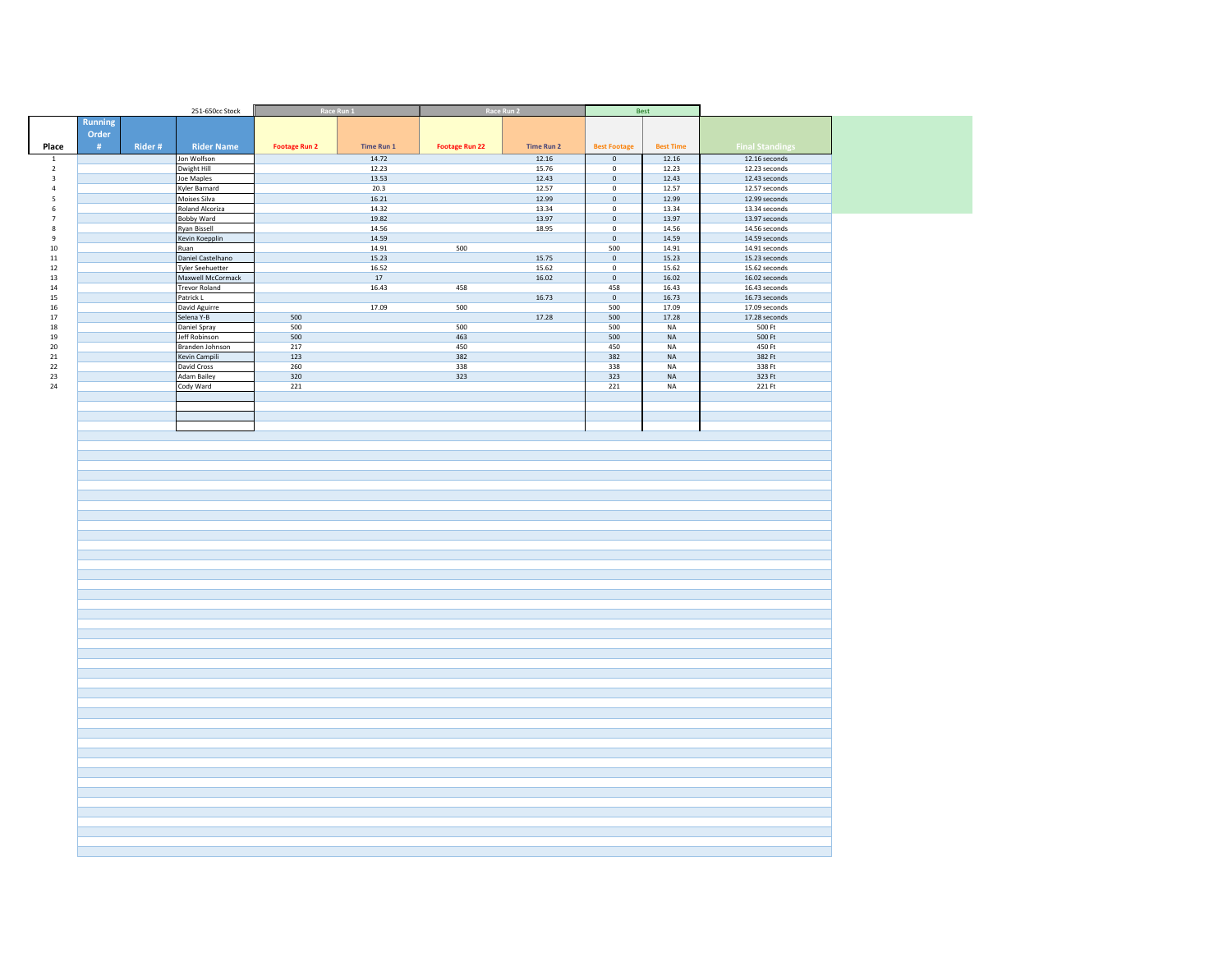|                                            |               |        | 79-112cc Extended              |                      | Race Run 1 |                       | Race Run 2 |                     | Best             |                        |  |
|--------------------------------------------|---------------|--------|--------------------------------|----------------------|------------|-----------------------|------------|---------------------|------------------|------------------------|--|
|                                            | Running       |        |                                |                      |            |                       |            |                     |                  |                        |  |
|                                            | Order         |        |                                |                      |            |                       |            |                     |                  |                        |  |
| Place                                      | $\pm$ 4 $\pm$ | Rider# | <b>Rider Name</b>              | <b>Footage Run 2</b> | Time Run 1 | <b>Footage Run 22</b> | Time Run 2 | <b>Best Footage</b> | <b>Best Time</b> | <b>Final Standings</b> |  |
|                                            |               |        |                                | 270                  |            | 357                   |            | 357                 | NA               | 357 Ft                 |  |
| $\begin{array}{c} 1 \\ 2 \\ 3 \end{array}$ |               |        | <b>Wyatt Harrington</b>        | 252                  |            | 327                   |            | 327                 | $\sf NA$         | 327 Ft                 |  |
|                                            |               |        | Jacob Sawyer<br>Adriana Maples | 246                  |            | 270                   |            | 270                 | $\sf NA$         | 270 Ft                 |  |
|                                            |               |        |                                |                      |            |                       |            |                     |                  |                        |  |
|                                            |               |        |                                |                      |            |                       |            |                     |                  |                        |  |
|                                            |               |        |                                |                      |            |                       |            |                     |                  |                        |  |
|                                            |               |        |                                |                      |            |                       |            |                     |                  |                        |  |
|                                            |               |        |                                |                      |            |                       |            |                     |                  |                        |  |
|                                            |               |        |                                |                      |            |                       |            |                     |                  |                        |  |
|                                            |               |        |                                |                      |            |                       |            |                     |                  |                        |  |
|                                            |               |        |                                |                      |            |                       |            |                     |                  |                        |  |
|                                            |               |        |                                |                      |            |                       |            |                     |                  |                        |  |
|                                            |               |        |                                |                      |            |                       |            |                     |                  |                        |  |
|                                            |               |        |                                |                      |            |                       |            |                     |                  |                        |  |
|                                            |               |        |                                |                      |            |                       |            |                     |                  |                        |  |
|                                            |               |        |                                |                      |            |                       |            |                     |                  |                        |  |
|                                            |               |        |                                |                      |            |                       |            |                     |                  |                        |  |
|                                            |               |        |                                |                      |            |                       |            |                     |                  |                        |  |
|                                            |               |        |                                |                      |            |                       |            |                     |                  |                        |  |
|                                            |               |        |                                |                      |            |                       |            |                     |                  |                        |  |
|                                            |               |        |                                |                      |            |                       |            |                     |                  |                        |  |
|                                            |               |        |                                |                      |            |                       |            |                     |                  |                        |  |
|                                            |               |        |                                |                      |            |                       |            |                     |                  |                        |  |
|                                            |               |        |                                |                      |            |                       |            |                     |                  |                        |  |
|                                            |               |        |                                |                      |            |                       |            |                     |                  |                        |  |
|                                            |               |        |                                |                      |            |                       |            |                     |                  |                        |  |
|                                            |               |        |                                |                      |            |                       |            |                     |                  |                        |  |
|                                            |               |        |                                |                      |            |                       |            |                     |                  |                        |  |
|                                            |               |        |                                |                      |            |                       |            |                     |                  |                        |  |
|                                            |               |        |                                |                      |            |                       |            |                     |                  |                        |  |
|                                            |               |        |                                |                      |            |                       |            |                     |                  |                        |  |
|                                            |               |        |                                |                      |            |                       |            |                     |                  |                        |  |
|                                            |               |        |                                |                      |            |                       |            |                     |                  |                        |  |
|                                            |               |        |                                |                      |            |                       |            |                     |                  |                        |  |
|                                            |               |        |                                |                      |            |                       |            |                     |                  |                        |  |
|                                            |               |        |                                |                      |            |                       |            |                     |                  |                        |  |
|                                            |               |        |                                |                      |            |                       |            |                     |                  |                        |  |
|                                            |               |        |                                |                      |            |                       |            |                     |                  |                        |  |
|                                            |               |        |                                |                      |            |                       |            |                     |                  |                        |  |
|                                            |               |        |                                |                      |            |                       |            |                     |                  |                        |  |
|                                            |               |        |                                |                      |            |                       |            |                     |                  |                        |  |
|                                            |               |        |                                |                      |            |                       |            |                     |                  |                        |  |
|                                            |               |        |                                |                      |            |                       |            |                     |                  |                        |  |
|                                            |               |        |                                |                      |            |                       |            |                     |                  |                        |  |
|                                            |               |        |                                |                      |            |                       |            |                     |                  |                        |  |
|                                            |               |        |                                |                      |            |                       |            |                     |                  |                        |  |
|                                            |               |        |                                |                      |            |                       |            |                     |                  |                        |  |
|                                            |               |        |                                |                      |            |                       |            |                     |                  |                        |  |
|                                            |               |        |                                |                      |            |                       |            |                     |                  |                        |  |
|                                            |               |        |                                |                      |            |                       |            |                     |                  |                        |  |
|                                            |               |        |                                |                      |            |                       |            |                     |                  |                        |  |
|                                            |               |        |                                |                      |            |                       |            |                     |                  |                        |  |
|                                            |               |        |                                |                      |            |                       |            |                     |                  |                        |  |
|                                            |               |        |                                |                      |            |                       |            |                     |                  |                        |  |
|                                            |               |        |                                |                      |            |                       |            |                     |                  |                        |  |
|                                            |               |        |                                |                      |            |                       |            |                     |                  |                        |  |
|                                            |               |        |                                |                      |            |                       |            |                     |                  |                        |  |
|                                            |               |        |                                |                      |            |                       |            |                     |                  |                        |  |
|                                            |               |        |                                |                      |            |                       |            |                     |                  |                        |  |
|                                            |               |        |                                |                      |            |                       |            |                     |                  |                        |  |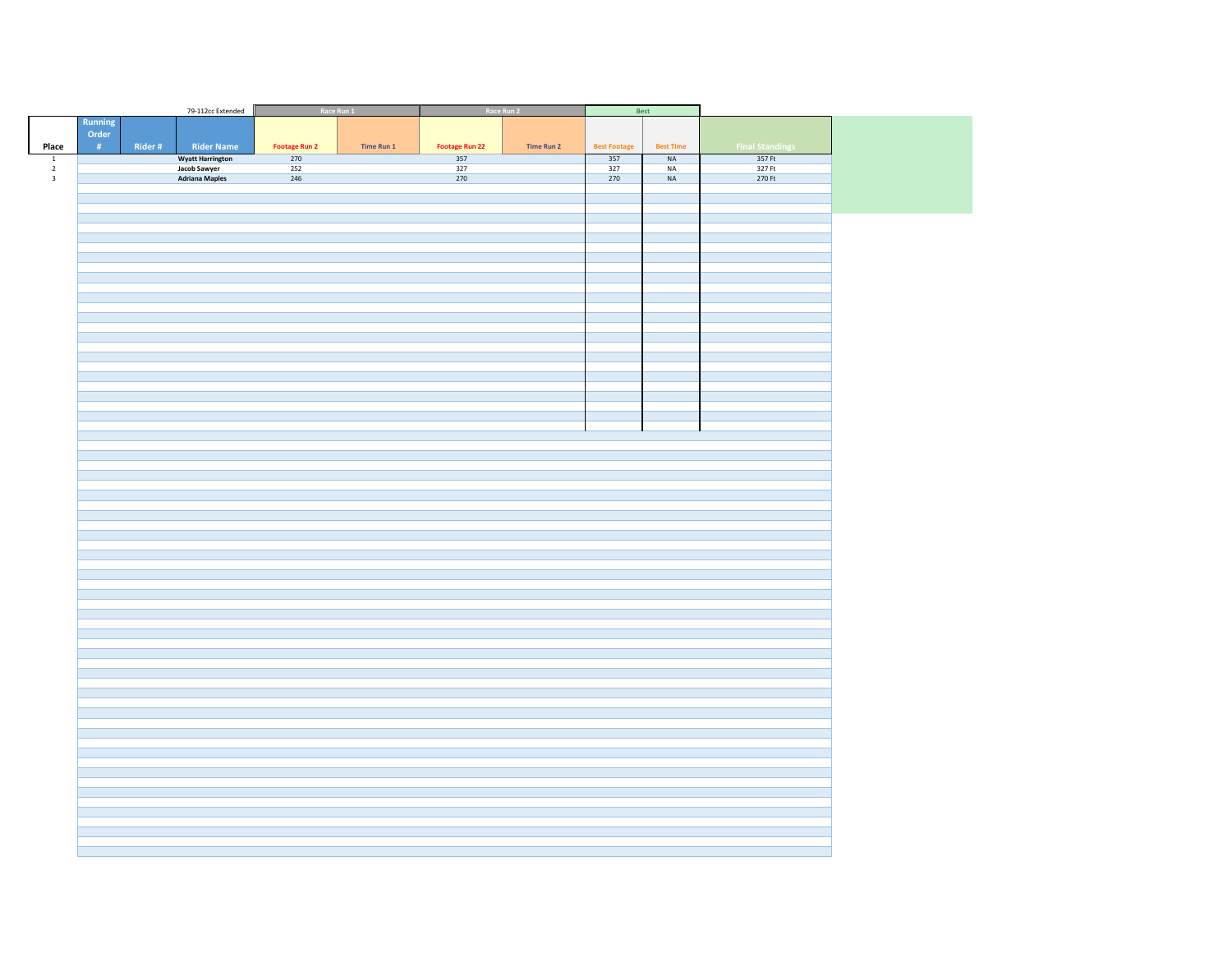|                          |             | 0-450cc Extended (15 and under)          | Race Run 1           |            |                       | Race Run 2        |                     | Best             |                        |
|--------------------------|-------------|------------------------------------------|----------------------|------------|-----------------------|-------------------|---------------------|------------------|------------------------|
|                          | Running     |                                          |                      |            |                       |                   |                     |                  |                        |
|                          | Order       |                                          |                      |            |                       |                   |                     |                  |                        |
| Place                    | Rider#<br># | <b>Rider Name</b>                        | <b>Footage Run 2</b> | Time Run 1 | <b>Footage Run 22</b> | <b>Time Run 2</b> | <b>Best Footage</b> | <b>Best Time</b> | <b>Final Standings</b> |
| $\,$ 1 $\,$              |             | Joe Maples                               |                      | 15.33      | 327                   |                   | 327                 | 15.33            | 15.33 seconds          |
| $\overline{2}$           |             | Chase Miller                             |                      | 15.62      |                       | 17.64             | $\overline{0}$      | 15.62            | 15.62 seconds          |
| $\sqrt{3}$               |             | Natalie Sayler                           | 258                  |            |                       | 16.76             | 258                 | 16.76            | 16.76 seconds          |
| $\overline{4}$           |             | Gabe Gaspar                              |                      | 18.35      |                       | 21.05             | $\mathbf 0$         | 18.35            | 18.35 seconds          |
| $\overline{\phantom{a}}$ |             | CallieJo Warford                         | 558                  |            |                       | 19.722            | 558                 | 19.722           | 19.722 seconds         |
| $\,$ 6 $\,$              |             | Nick Vanderbroek                         | 348                  |            |                       | 20.379            | 348                 | 20.379           | 20.379 seconds         |
| $7\,$                    |             | <b>Brian Oleary</b>                      | 3639                 |            | 276                   |                   | 3639                | $\sf NA$         | 3639 Ft                |
| $\bf{8}$<br>9            |             | <b>Trevor Roland</b><br>NikkiLee Warford | 402<br>339           |            | 333<br>327            |                   | 402<br>339          | NA<br>$\sf NA$   | 402 Ft<br>339 Ft       |
|                          |             |                                          |                      |            |                       |                   |                     |                  |                        |
|                          |             |                                          |                      |            |                       |                   |                     |                  |                        |
|                          |             |                                          |                      |            |                       |                   |                     |                  |                        |
|                          |             |                                          |                      |            |                       |                   |                     |                  |                        |
|                          |             |                                          |                      |            |                       |                   |                     |                  |                        |
|                          |             |                                          |                      |            |                       |                   |                     |                  |                        |
|                          |             |                                          |                      |            |                       |                   |                     |                  |                        |
|                          |             |                                          |                      |            |                       |                   |                     |                  |                        |
|                          |             |                                          |                      |            |                       |                   |                     |                  |                        |
|                          |             |                                          |                      |            |                       |                   |                     |                  |                        |
|                          |             |                                          |                      |            |                       |                   |                     |                  |                        |
|                          |             |                                          |                      |            |                       |                   |                     |                  |                        |
|                          |             |                                          |                      |            |                       |                   |                     |                  |                        |
|                          |             |                                          |                      |            |                       |                   |                     |                  |                        |
|                          |             |                                          |                      |            |                       |                   |                     |                  |                        |
|                          |             |                                          |                      |            |                       |                   |                     |                  |                        |
|                          |             |                                          |                      |            |                       |                   |                     |                  |                        |
|                          |             |                                          |                      |            |                       |                   |                     |                  |                        |
|                          |             |                                          |                      |            |                       |                   |                     |                  |                        |
|                          |             |                                          |                      |            |                       |                   |                     |                  |                        |
|                          |             |                                          |                      |            |                       |                   |                     |                  |                        |
|                          |             |                                          |                      |            |                       |                   |                     |                  |                        |
|                          |             |                                          |                      |            |                       |                   |                     |                  |                        |
|                          |             |                                          |                      |            |                       |                   |                     |                  |                        |
|                          |             |                                          |                      |            |                       |                   |                     |                  |                        |
|                          |             |                                          |                      |            |                       |                   |                     |                  |                        |
|                          |             |                                          |                      |            |                       |                   |                     |                  |                        |
|                          |             |                                          |                      |            |                       |                   |                     |                  |                        |
|                          |             |                                          |                      |            |                       |                   |                     |                  |                        |
|                          |             |                                          |                      |            |                       |                   |                     |                  |                        |
|                          |             |                                          |                      |            |                       |                   |                     |                  |                        |
|                          |             |                                          |                      |            |                       |                   |                     |                  |                        |
|                          |             |                                          |                      |            |                       |                   |                     |                  |                        |
|                          |             |                                          |                      |            |                       |                   |                     |                  |                        |
|                          |             |                                          |                      |            |                       |                   |                     |                  |                        |
|                          |             |                                          |                      |            |                       |                   |                     |                  |                        |
|                          |             |                                          |                      |            |                       |                   |                     |                  |                        |
|                          |             |                                          |                      |            |                       |                   |                     |                  |                        |
|                          |             |                                          |                      |            |                       |                   |                     |                  |                        |
|                          |             |                                          |                      |            |                       |                   |                     |                  |                        |
|                          |             |                                          |                      |            |                       |                   |                     |                  |                        |
|                          |             |                                          |                      |            |                       |                   |                     |                  |                        |
|                          |             |                                          |                      |            |                       |                   |                     |                  |                        |
|                          |             |                                          |                      |            |                       |                   |                     |                  |                        |
|                          |             |                                          |                      |            |                       |                   |                     |                  |                        |
|                          |             |                                          |                      |            |                       |                   |                     |                  |                        |
|                          |             |                                          |                      |            |                       |                   |                     |                  |                        |
|                          |             |                                          |                      |            |                       |                   |                     |                  |                        |
|                          |             |                                          |                      |            |                       |                   |                     |                  |                        |
|                          |             |                                          |                      |            |                       |                   |                     |                  |                        |
|                          |             |                                          |                      |            |                       |                   |                     |                  |                        |
|                          |             |                                          |                      |            |                       |                   |                     |                  |                        |
|                          |             |                                          |                      |            |                       |                   |                     |                  |                        |
|                          |             |                                          |                      |            |                       |                   |                     |                  |                        |
|                          |             |                                          |                      |            |                       |                   |                     |                  |                        |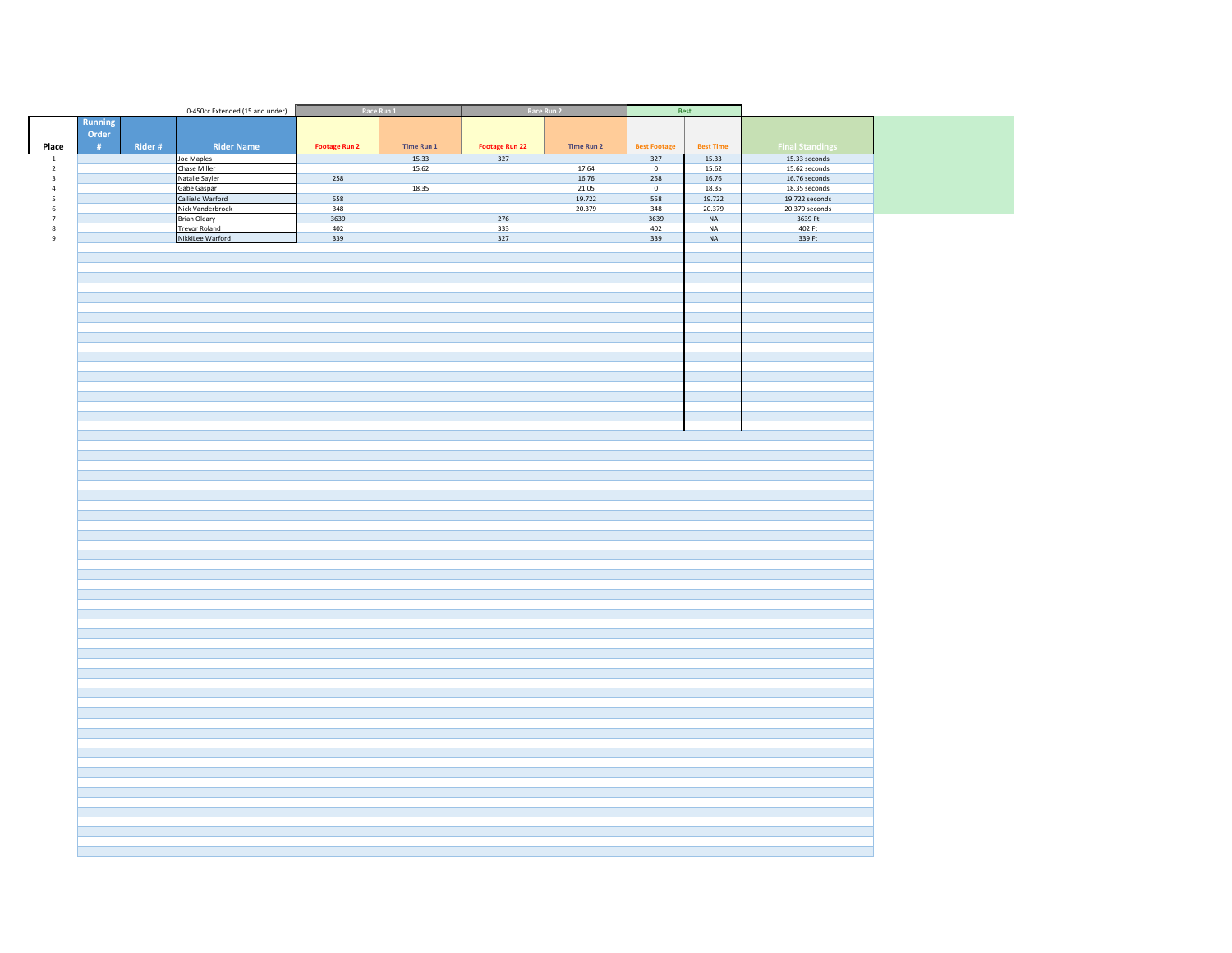|                                         |                |         | Women 0-550cc Extended                         | Race Run 1           |            | Race Run 2            |                | Best                |                  |                                |
|-----------------------------------------|----------------|---------|------------------------------------------------|----------------------|------------|-----------------------|----------------|---------------------|------------------|--------------------------------|
|                                         | <b>Running</b> |         |                                                |                      |            |                       |                |                     |                  |                                |
|                                         | Order          |         |                                                |                      |            |                       |                |                     |                  |                                |
| Place                                   | #              | Rider # | <b>Rider Name</b>                              |                      | Time Run 1 |                       | Time Run 2     | <b>Best Footage</b> | <b>Best Time</b> | <b>Final Standings</b>         |
|                                         |                |         |                                                | <b>Footage Run 2</b> |            | <b>Footage Run 22</b> |                |                     |                  |                                |
| $\overline{\mathbf{1}}$<br>$\mathbf{2}$ |                |         | <b>Callie Warford</b><br><b>Alisha Narvaez</b> | 450<br>336           |            |                       | 16.29<br>17.34 | 450<br>336          | 16.29<br>17.34   | 16.29 seconds<br>17.34 seconds |
| $\mathbf 3$                             |                |         | <b>Natalie Sayler</b>                          | 434                  |            |                       | 18.39          | 434                 | 18.39            | 18.39 seconds                  |
| $\sqrt{4}$                              |                |         | Selena Young- Padilla                          | 372                  |            |                       | 23.87          | 372                 | 23.87            | 23.87 seconds                  |
| ${\mathsf 5}$                           |                |         | <b>Hannah Sandell</b>                          | 393                  |            |                       |                | 393                 | $\sf NA$         | 393 Ft                         |
| $\,$ 6 $\,$                             |                |         | Nikki Lee Warford                              | 336                  |            | 392                   |                | 392                 | NA               | 392 Ft                         |
| $\overline{\mathbf{7}}$                 |                |         | Devon Blau                                     | 321                  |            | 384                   |                | 384                 | $_{\sf NA}$      | 384 Ft                         |
| $\bf8$                                  |                |         | <b>Adriana Maples</b>                          | 261                  |            |                       |                | 261                 | $_{\sf NA}$      | 261 Ft                         |
|                                         |                |         |                                                |                      |            |                       |                |                     |                  |                                |
|                                         |                |         |                                                |                      |            |                       |                |                     |                  |                                |
|                                         |                |         |                                                |                      |            |                       |                |                     |                  |                                |
|                                         |                |         |                                                |                      |            |                       |                |                     |                  |                                |
|                                         |                |         |                                                |                      |            |                       |                |                     |                  |                                |
|                                         |                |         |                                                |                      |            |                       |                |                     |                  |                                |
|                                         |                |         |                                                |                      |            |                       |                |                     |                  |                                |
|                                         |                |         |                                                |                      |            |                       |                |                     |                  |                                |
|                                         |                |         |                                                |                      |            |                       |                |                     |                  |                                |
|                                         |                |         |                                                |                      |            |                       |                |                     |                  |                                |
|                                         |                |         |                                                |                      |            |                       |                |                     |                  |                                |
|                                         |                |         |                                                |                      |            |                       |                |                     |                  |                                |
|                                         |                |         |                                                |                      |            |                       |                |                     |                  |                                |
|                                         |                |         |                                                |                      |            |                       |                |                     |                  |                                |
|                                         |                |         |                                                |                      |            |                       |                |                     |                  |                                |
|                                         |                |         |                                                |                      |            |                       |                |                     |                  |                                |
|                                         |                |         |                                                |                      |            |                       |                |                     |                  |                                |
|                                         |                |         |                                                |                      |            |                       |                |                     |                  |                                |
|                                         |                |         |                                                |                      |            |                       |                |                     |                  |                                |
|                                         |                |         |                                                |                      |            |                       |                |                     |                  |                                |
|                                         |                |         |                                                |                      |            |                       |                |                     |                  |                                |
|                                         |                |         |                                                |                      |            |                       |                |                     |                  |                                |
|                                         |                |         |                                                |                      |            |                       |                |                     |                  |                                |
|                                         |                |         |                                                |                      |            |                       |                |                     |                  |                                |
|                                         |                |         |                                                |                      |            |                       |                |                     |                  |                                |
|                                         |                |         |                                                |                      |            |                       |                |                     |                  |                                |
|                                         |                |         |                                                |                      |            |                       |                |                     |                  |                                |
|                                         |                |         |                                                |                      |            |                       |                |                     |                  |                                |
|                                         |                |         |                                                |                      |            |                       |                |                     |                  |                                |
|                                         |                |         |                                                |                      |            |                       |                |                     |                  |                                |
|                                         |                |         |                                                |                      |            |                       |                |                     |                  |                                |
|                                         |                |         |                                                |                      |            |                       |                |                     |                  |                                |
|                                         |                |         |                                                |                      |            |                       |                |                     |                  |                                |
|                                         |                |         |                                                |                      |            |                       |                |                     |                  |                                |
|                                         |                |         |                                                |                      |            |                       |                |                     |                  |                                |
|                                         |                |         |                                                |                      |            |                       |                |                     |                  |                                |
|                                         |                |         |                                                |                      |            |                       |                |                     |                  |                                |
|                                         |                |         |                                                |                      |            |                       |                |                     |                  |                                |
|                                         |                |         |                                                |                      |            |                       |                |                     |                  |                                |
|                                         |                |         |                                                |                      |            |                       |                |                     |                  |                                |
|                                         |                |         |                                                |                      |            |                       |                |                     |                  |                                |
|                                         |                |         |                                                |                      |            |                       |                |                     |                  |                                |
|                                         |                |         |                                                |                      |            |                       |                |                     |                  |                                |
|                                         |                |         |                                                |                      |            |                       |                |                     |                  |                                |
|                                         |                |         |                                                |                      |            |                       |                |                     |                  |                                |
|                                         |                |         |                                                |                      |            |                       |                |                     |                  |                                |
|                                         |                |         |                                                |                      |            |                       |                |                     |                  |                                |
|                                         |                |         |                                                |                      |            |                       |                |                     |                  |                                |
|                                         |                |         |                                                |                      |            |                       |                |                     |                  |                                |
|                                         |                |         |                                                |                      |            |                       |                |                     |                  |                                |
|                                         |                |         |                                                |                      |            |                       |                |                     |                  |                                |
|                                         |                |         |                                                |                      |            |                       |                |                     |                  |                                |
|                                         |                |         |                                                |                      |            |                       |                |                     |                  |                                |
|                                         |                |         |                                                |                      |            |                       |                |                     |                  |                                |
|                                         |                |         |                                                |                      |            |                       |                |                     |                  |                                |
|                                         |                |         |                                                |                      |            |                       |                |                     |                  |                                |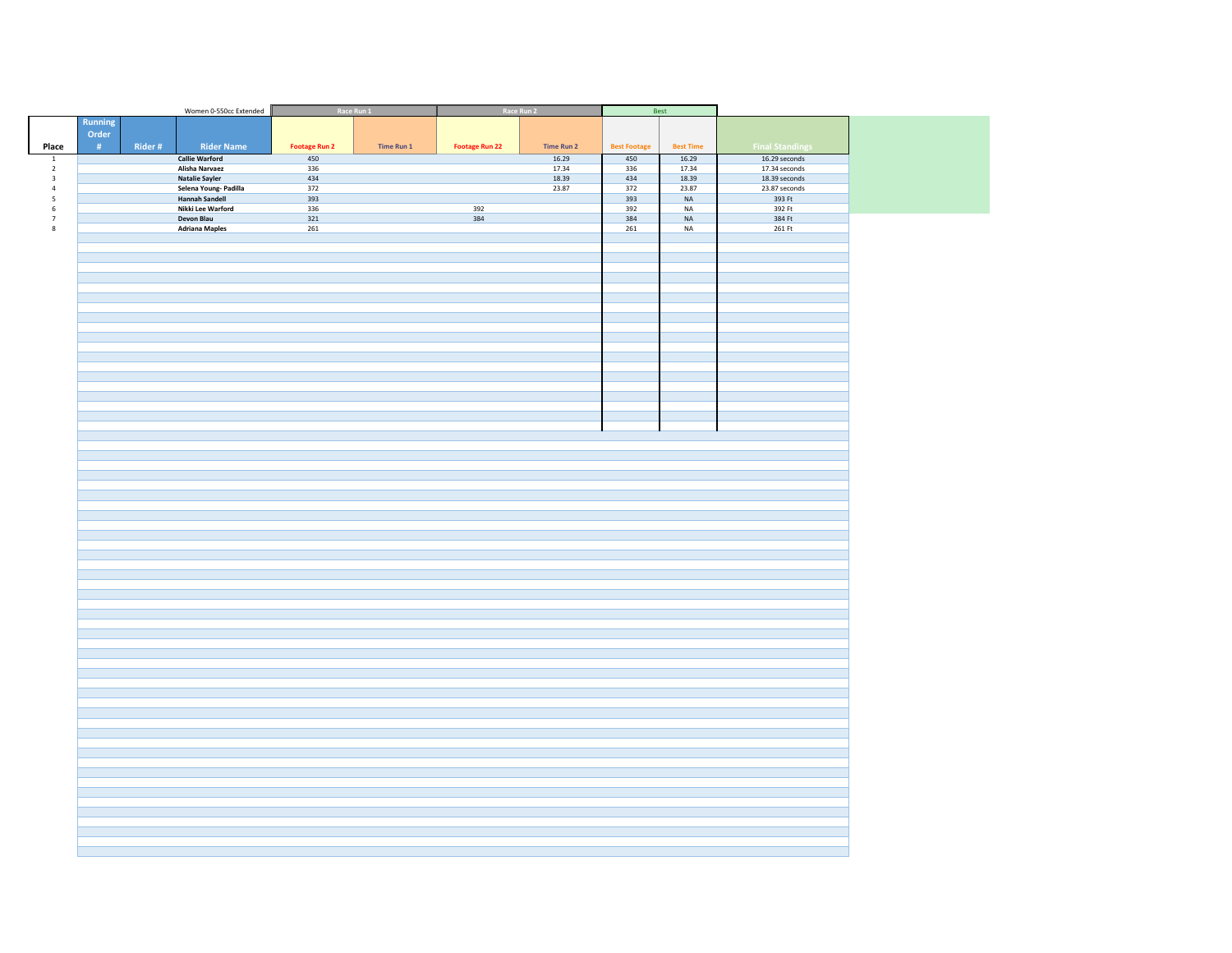|                          |         |        | 251-450cc Extended                    | Race Run 1           |                | Race Run 2            |                   | Best                       |                  |                                |
|--------------------------|---------|--------|---------------------------------------|----------------------|----------------|-----------------------|-------------------|----------------------------|------------------|--------------------------------|
|                          | Running |        |                                       |                      |                |                       |                   |                            |                  |                                |
|                          | Order   |        |                                       |                      |                |                       |                   |                            |                  |                                |
| Place                    | #       | Rider# | <b>Rider Name</b>                     | <b>Footage Run 2</b> | Time Run 1     | <b>Footage Run 22</b> | <b>Time Run 2</b> | <b>Best Footage</b>        | <b>Best Time</b> | <b>Final Standings</b>         |
| $\,$ 1 $\,$              |         |        | <b>Nick Arnold</b>                    |                      | 15.71          |                       | 14.67             | $\mathbf 0$                | 14.67            | 14.67 seconds                  |
| $\overline{2}$           |         |        | Kyler Barnard                         |                      | 15.35          | 261                   |                   | 261                        | 15.35            | 15.35 seconds                  |
| $\overline{\mathbf{3}}$  |         |        | <b>Tyler Bozek</b>                    |                      | 15.79          |                       | 16.23             | $\mathbf 0$                | 15.79            | 15.79 seconds                  |
| $\overline{4}$           |         |        | <b>Robert Castelhano</b>              | 408                  |                |                       | 16.99             | 408                        | 16.99            | 16.99 seconds                  |
| $\overline{\phantom{a}}$ |         |        | <b>Bobby Ward</b>                     |                      | 18.32          |                       | 17.12             | $\mathbf 0$                | 17.12            | 17.12 seconds                  |
| 6<br>$\scriptstyle\rm 7$ |         |        | <b>Daniel Spray</b><br>Jerenm Soiland |                      | 18.68<br>17.32 |                       | 17.24<br>20.63    | $\mathbf 0$<br>$\mathbf 0$ | 17.24<br>17.32   | 17.24 seconds<br>17.32 seconds |
| $\bf8$                   |         |        | <b>Daniel Castelhano</b>              | 444                  |                |                       | 17.35             | 444                        | 17.35            | 17.35 seconds                  |
| $\boldsymbol{9}$         |         |        | <b>Tyler Seehuetter</b>               | 324                  |                |                       | 17.49             | 324                        | 17.49            | 17.49 seconds                  |
| $10\,$                   |         |        | <b>Arthur Swiecki</b>                 |                      | 18.7           | 393                   |                   | 393                        | 18.7             | 18.7 seconds                   |
| $11\,$                   |         |        | <b>Justin Levers</b>                  | 426                  |                |                       | 20.45             | 426                        | 20.45            | 20.45 seconds                  |
| 12                       |         |        | <b>Hannah Sandahl</b>                 | 291                  |                |                       | 20.55             | 291                        | 20.55            | 20.55 seconds                  |
| 13<br>14                 |         |        | Dave Byrkit<br>Jeff Robinson          | 357                  | 20.85          | 453                   | 24.13             | $\mathsf{O}$<br>453        | 20.85<br>NA      | 20.85 seconds<br>453 Ft        |
| 15                       |         |        | <b>Matt Ray</b>                       | 405                  |                | 282                   |                   | 405                        | $_{\sf NA}$      | 405 Ft                         |
| 16                       |         |        | <b>Daniel Ludtke</b>                  | 363                  |                | 405                   |                   | 405                        | NA               | 405 Ft                         |
|                          |         |        |                                       |                      |                |                       |                   |                            |                  |                                |
|                          |         |        |                                       |                      |                |                       |                   |                            |                  |                                |
|                          |         |        |                                       |                      |                |                       |                   |                            |                  |                                |
|                          |         |        |                                       |                      |                |                       |                   |                            |                  |                                |
|                          |         |        |                                       |                      |                |                       |                   |                            |                  |                                |
|                          |         |        |                                       |                      |                |                       |                   |                            |                  |                                |
|                          |         |        |                                       |                      |                |                       |                   |                            |                  |                                |
|                          |         |        |                                       |                      |                |                       |                   |                            |                  |                                |
|                          |         |        |                                       |                      |                |                       |                   |                            |                  |                                |
|                          |         |        |                                       |                      |                |                       |                   |                            |                  |                                |
|                          |         |        |                                       |                      |                |                       |                   |                            |                  |                                |
|                          |         |        |                                       |                      |                |                       |                   |                            |                  |                                |
|                          |         |        |                                       |                      |                |                       |                   |                            |                  |                                |
|                          |         |        |                                       |                      |                |                       |                   |                            |                  |                                |
|                          |         |        |                                       |                      |                |                       |                   |                            |                  |                                |
|                          |         |        |                                       |                      |                |                       |                   |                            |                  |                                |
|                          |         |        |                                       |                      |                |                       |                   |                            |                  |                                |
|                          |         |        |                                       |                      |                |                       |                   |                            |                  |                                |
|                          |         |        |                                       |                      |                |                       |                   |                            |                  |                                |
|                          |         |        |                                       |                      |                |                       |                   |                            |                  |                                |
|                          |         |        |                                       |                      |                |                       |                   |                            |                  |                                |
|                          |         |        |                                       |                      |                |                       |                   |                            |                  |                                |
|                          |         |        |                                       |                      |                |                       |                   |                            |                  |                                |
|                          |         |        |                                       |                      |                |                       |                   |                            |                  |                                |
|                          |         |        |                                       |                      |                |                       |                   |                            |                  |                                |
|                          |         |        |                                       |                      |                |                       |                   |                            |                  |                                |
|                          |         |        |                                       |                      |                |                       |                   |                            |                  |                                |
|                          |         |        |                                       |                      |                |                       |                   |                            |                  |                                |
|                          |         |        |                                       |                      |                |                       |                   |                            |                  |                                |
|                          |         |        |                                       |                      |                |                       |                   |                            |                  |                                |
|                          |         |        |                                       |                      |                |                       |                   |                            |                  |                                |
|                          |         |        |                                       |                      |                |                       |                   |                            |                  |                                |
|                          |         |        |                                       |                      |                |                       |                   |                            |                  |                                |
|                          |         |        |                                       |                      |                |                       |                   |                            |                  |                                |
|                          |         |        |                                       |                      |                |                       |                   |                            |                  |                                |
|                          |         |        |                                       |                      |                |                       |                   |                            |                  |                                |
|                          |         |        |                                       |                      |                |                       |                   |                            |                  |                                |
|                          |         |        |                                       |                      |                |                       |                   |                            |                  |                                |
|                          |         |        |                                       |                      |                |                       |                   |                            |                  |                                |
|                          |         |        |                                       |                      |                |                       |                   |                            |                  |                                |
|                          |         |        |                                       |                      |                |                       |                   |                            |                  |                                |
|                          |         |        |                                       |                      |                |                       |                   |                            |                  |                                |
|                          |         |        |                                       |                      |                |                       |                   |                            |                  |                                |
|                          |         |        |                                       |                      |                |                       |                   |                            |                  |                                |
|                          |         |        |                                       |                      |                |                       |                   |                            |                  |                                |
|                          |         |        |                                       |                      |                |                       |                   |                            |                  |                                |
|                          |         |        |                                       |                      |                |                       |                   |                            |                  |                                |